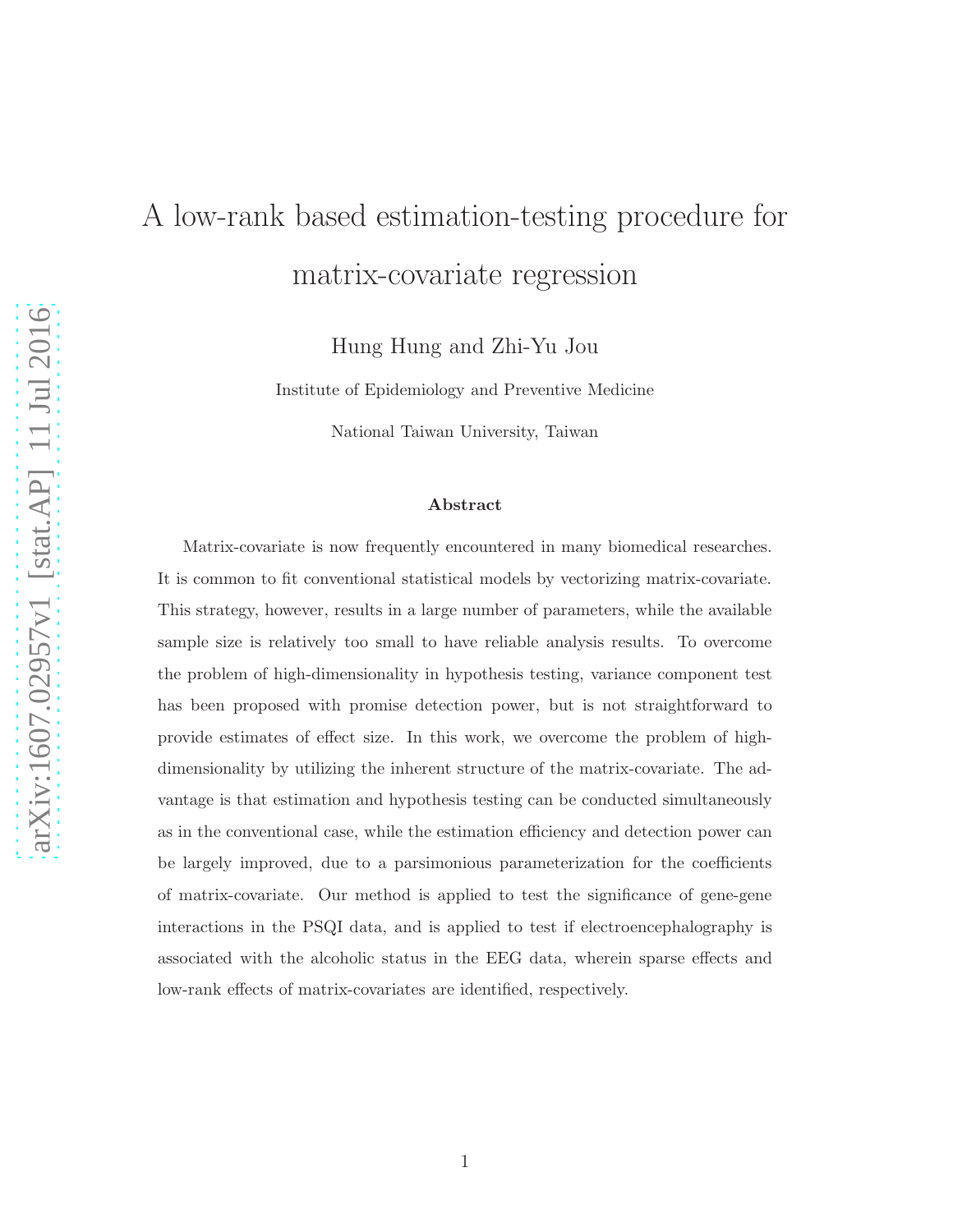# 1 Introduction

Matrix-covariate is now frequently encountered in many biomedical researches. Let Y be the response of interest and  $M \in \mathbb{R}^{p \times q}$  be the  $p \times q$  matrix-covariate. The research aim focuses on the association between Y and  $M$ , possibly after adjusting the effects of confounding factors  $Z \in \mathbb{R}^m$ . In the Electroencephalography (EEG) data, for example, Y is the binary alcoholic status, and M is a  $256 \times 64$  matrix with its  $(j, k)$ -th element  $M(j, k)$  being the voltage value of the k-th electrode measured at the j-th time point. Sometimes, M is not directly observed but is induced from the original covariates. In the PSQI data, for instance, it is of interest to test if the PSQI score  $Y$  is associated with gene-gene interactions (G×G) among one p-genetic markers  $G = (g_1, \ldots, g_p)^T$  and another q-genetic markers  $E = (e_1, \ldots e_q)^T$ , i.e., the pq products  $\{g_j e_k : 1 \le j \le p, 1 \le k \le q\}$ . In this case, it is equivalent to test if Y is associated with the matrix-covariate  $\mathbf{M} = G E^{T}$ after adjusting for the effects of  $Z = (G<sup>T</sup>, E<sup>T</sup>)<sup>T</sup>$ , by observing that  $\mathbf{M}(j,k) = g_j e_k$ .

Two questions are commonly raised by practitioners:

- $(Q1)$  Does Y associate with  $M$ ?
- $(Q2)$  How does M affect Y?

To answer (Q1)-(Q2), a simple method is to fit a GLM for Y on each element of  $M$ , and then use certain method to combine these  $pq$  analysis results. This marginal method, however, can produce biased results due to the ignorance of the joint effects of  $M$ . It can also give a low detection power due to a severe penalty from adjusting for multiple hypothesis testing. Joint inference is thus preferable, which fits the GLM

<span id="page-1-0"></span>
$$
Y|(Z, M) \sim \text{Normal}(E(Y|Z, M), \sigma^2)
$$
\n(1)

for continuous Y with a common variance  $\sigma^2$ , or

<span id="page-1-1"></span>
$$
Y|(Z, M) \sim \text{Bernoulli}(E(Y|Z, M))
$$
\n(2)

for binary  $Y$ , and assumes that

<span id="page-1-2"></span>
$$
g\{E(Y|Z, \mathbf{M})\} = \gamma + \xi^T Z + \sum_{j,k} \eta_{jk} \mathbf{M}(j,k),
$$
\n(3)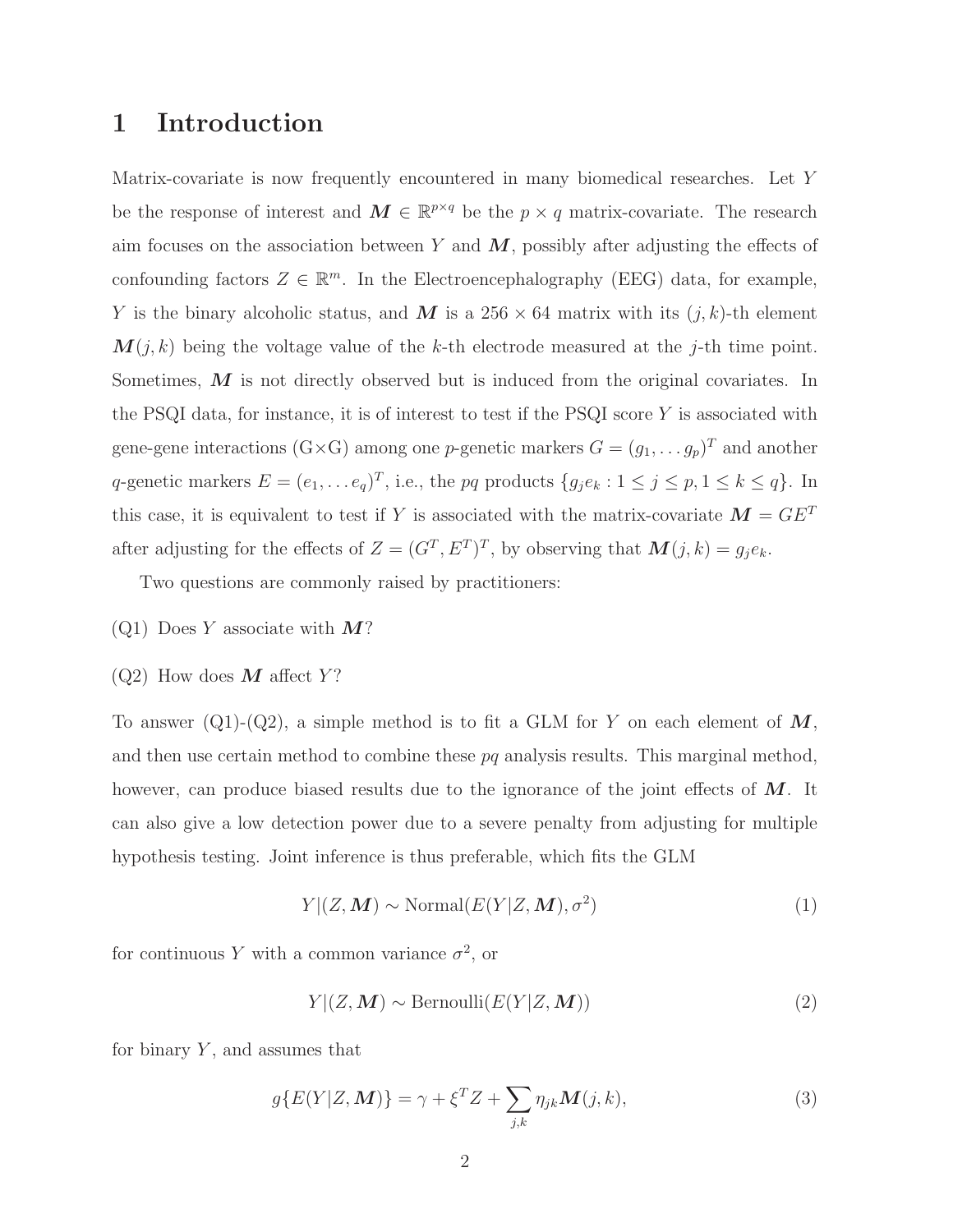where g is the link function,  $\gamma$  is the intercept term,  $\xi$  is the effect of Z, and  $\eta_{jk}$  is the effect of  $M(j,k)$ . Following the convention, we adopt the identity link  $g(u) = u$  for model [\(1\)](#page-1-0), and adopt the logit link  $g(u) = \ln \frac{u}{1-u}$  for model [\(2\)](#page-1-1). Based on [\(3\)](#page-1-2), inference about the association between Y and M relies on the estimation of  $\eta_{jk}$  or testing the null hypothesis

<span id="page-2-0"></span>
$$
H_0: \eta_{jk} = 0 \quad \forall \quad (j,k). \tag{4}
$$

Although the joint method overcomes the problem of bias, it suffers the problem of highdimensionality, since the number of parameters  $1 + m + pq$  can be large in comparison with the sample size n. As a result, statistical inference procedure can be unstable and inefficient, which further decreases the detection power to testing [\(4\)](#page-2-0).

To overcome the problem of high-dimensionality in testing [\(4\)](#page-2-0), Lin *et al.* (2013) apply the variance component test (Lin, 1997) to propose GESAT. The authors extend model [\(3\)](#page-1-2) to the generalized linear mixed model (GLMM) by assuming that  $\eta_{jk}$ 's independently follow an arbitrary distribution with zero mean and a common variance  $\tau^2$ . As a result, testing [\(4\)](#page-2-0) is equivalent to testing  $H_0$ :  $\tau^2 = 0$  under the GLMM, and the variance component test is applied. The authors show by simulations that GESAT has higher detection power than the conventional minimum p-value test. GESAT has the advantage of fast computation and is shown to be locally most powerful. GESAT, however, aims to test if Y is associated with M or not (i.e., answer  $(Q_1)$ ), but is not straightforward to provide estimates of the effect sizes of  $M$  (i.e., answer  $(Q2)$ ). A naive solution is to fit model [\(3\)](#page-1-2) to obtain the estimates of  $\eta_{jk}$ 's, but it will again suffer the problem of high-dimensionality, and there is no guarantee that the estimates coincide with the conclusion from GESAT, either. The aim of this study is thus to propose a unified inference procedure to answer  $(Q1)-(Q2)$  based on the joint model [\(3\)](#page-1-2), while overcoming the problem of high-dimensionality.

The rest of this article is organized below. Our improved inference procedure for  $\eta_{jk}$ 's is developed in Section 2, based on which two powerful test statistics for [\(4\)](#page-2-0) are proposed in Section 3. Section 4 conducts numerical studies to evaluate the performances of our proposal, and Section 5 conducts analyses for both PSQI and EEG data sets. The paper ends with a discussion in Section 6.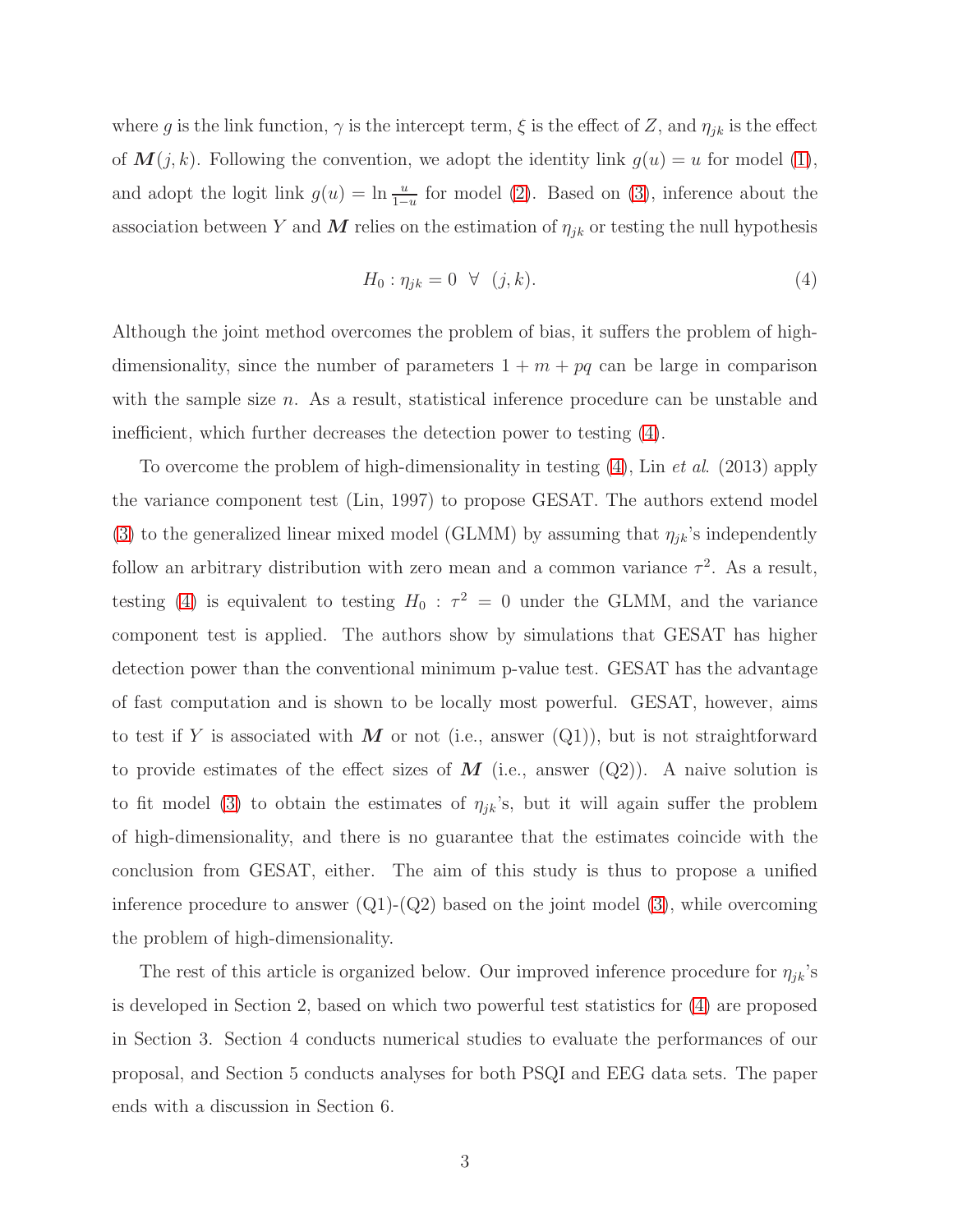# 2 The Low-rank Based Inference Procedure for  $\eta$

## 2.1 Model specification

The main idea of our proposal is to utilize the matrix structure of  $M$ , from which it is natural to treat  $\eta_{jk}$  as the  $(j, k)$ -th element of the  $p \times q$  matrix  $\eta$ . With this matrix representation, model [\(3\)](#page-1-2) is equivalently expressed as

<span id="page-3-0"></span>
$$
g\{E(Y|Z, \mathbf{M})\} = \gamma + \xi^T Z + \text{vec}(\boldsymbol{\eta})^T \text{vec}(\mathbf{M}),
$$
\n(5)

where  $\text{vec}(\cdot)$  is the operator that stacks a matrix into a long vector columnwisely. Under model [\(5\)](#page-3-0), answering (Q1)-(Q2) relies on estimating the matrix  $\eta$  and testing

<span id="page-3-2"></span>
$$
H_0: \eta = \mathbf{0}_{p \times q}.\tag{6}
$$

To proceed, it is reasonable to assume that most of  $\eta_{jk} = 0$  in practice. As a result,  $\eta$  is also likely to be a low-rank matrix, which enables us to impose a parsimonious assumption on  $\eta$  to improve efficiency. It motivates us to consider the rank-r GLM model

<span id="page-3-1"></span>
$$
g\{E(Y|Z, \mathbf{M})\} = \gamma + \xi^T Z + \text{vec}(\boldsymbol{\eta})^T \text{vec}(\mathbf{M}) \quad \text{with} \quad \boldsymbol{\eta} = \mathbf{A} \mathbf{B}^T,
$$
 (7)

where  $\mathbf{A} \in \mathbb{R}^{p \times r}$  and  $\mathbf{B} \in \mathbb{R}^{q \times r}$  with a pre-specified  $r \leq \min\{p, q\}$  such that  $\text{rank}(\boldsymbol{\eta}) = r$ . One advantage of model [\(7\)](#page-3-1) is the parsimony of parameters. In fact, the conventional model [\(3\)](#page-1-2) requires  $1+m+pq$  parameters, while it is  $1+m+(p+q)r$  for model [\(7\)](#page-3-1). When  $r$  is small, we would expect an efficiency gain when fitting model  $(7)$  and, hence, a higher detection power to testing [\(6\)](#page-3-2).

Model [\(7\)](#page-3-1) has been studied in Hung and Wang (2013) (with the logit link function and  $r = 1$ ) and Zhou, Li, and Zhu (2013) (with arbitrary link function and r). Note that using  $\eta = AB^T$  is overparameterized. This can be seen from  $AB^T = ACC^{-1}B^T$  for any nonsingular  $C \in \mathbb{R}^{r \times r}$ . As a result, we only require

<span id="page-3-3"></span>
$$
s_r = 1 + m + (p + q - r)r
$$
 (8)

parameters for the rank-r model  $(7)$ . For the sake of identifiability, both Hung and Wang  $(2013)$  and Zhou, Li, and Zhu  $(2013)$  impose extra constraints on  $(\mathbf{A}, \mathbf{B})$ . We should note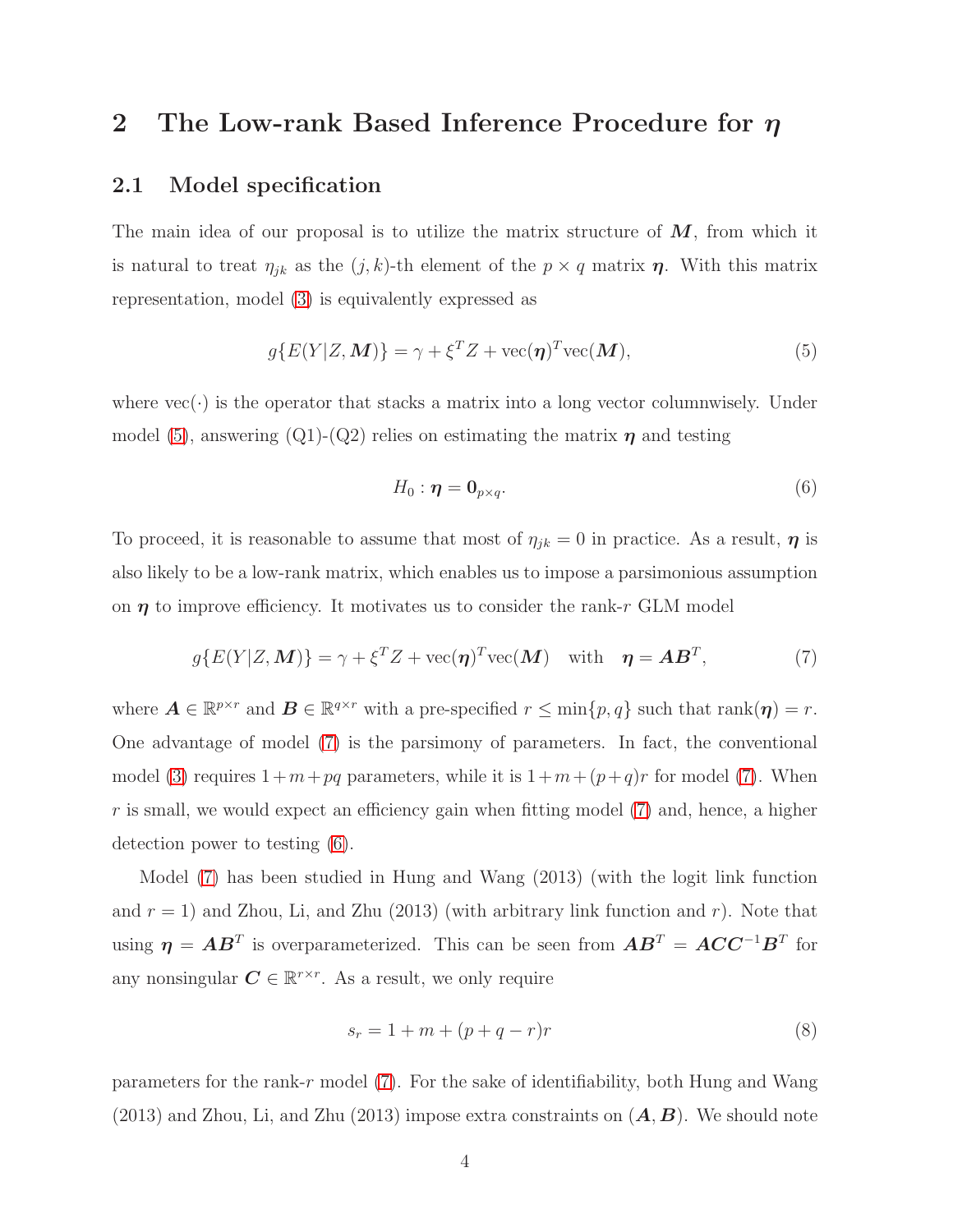that the imposed constraints are not unique. The authors of both papers also mention that the choice of the constraint relies on the prior knowledge about the underlying study. Unfortunately, different constraints will produce different analysis results, which is not a desired property in practice. To avoid ambiguity, we leave  $(A, B)$  arbitrary to develop our method. This is achievable since we are interested in  $\eta$  instead of  $(A, B)$ , and only the identifiability of  $\mathbf{A}\mathbf{B}^T$  is required. We will also show that the asymptotic properties for the estimator of  $\eta$  is invariant to the choice of the identifiability constraints. Consequently, we are allowed to use the convenient parameterization  $\eta = AB^T$  without imposing any constraint on  $(A, B)$ , which makes our method more applicable in practice.

**Remark 1.** The idea of treating  $G \times G$  as a matrix  $M = GE^T$  is motivated from Hung et al. (2015), who propose a multistage screening procedure to identify  $G \times G$ . Our method is more general in that the developed inference procedure is also applicable to the case of binary Y. Moreover, we focus on the problem of testing  $(6)$ , for which the method of Hung et al. (2016) cannot be directly applied.

## 2.2 Estimation and implementation

Some notation are defined first for the ease of reference. Let the data  $\{(Y_i, Z_i, \mathbf{M}_i)\}_{i=1}^n$ be random copies of  $(Y, Z, M)$ . Let  $X_i = (1, Z_i^T, \text{vec}(M_i)^T)^T$  be the vector of covariates, and let X be the  $n \times (1 + m + pq)$  data matrix with the *i*-th row being  $X_i^T$ . Let  $\theta =$  $(\gamma, \xi^T, \text{vec}(\boldsymbol{A})^T, \text{vec}(\boldsymbol{B})^T)^T$  be the parameters of model [\(7\)](#page-3-1), and let the induced parameters of interest be

$$
\beta(\theta) = (\gamma, \xi^T, \text{vec}(\mathbf{A}\mathbf{B}^T)^T)^T,\tag{9}
$$

which consists of the intercept, the effect of  $Z$ , and the effect of  $M$ .

The log-likelihood function of  $\theta$  (apart from constant terms) is calculated to be

$$
\ell(\theta) = -\frac{1}{2n} \sum_{i=1}^{n} \{ Y_i - \beta(\theta)^T X_i \}^2
$$
\n(10)

under the normal error model [\(1\)](#page-1-0), and is calculated to be

$$
\ell(\theta) = \frac{1}{n} \sum_{i=1}^{n} Y_i \{ \beta(\theta)^T X_i \} - \ln[1 + \exp\{ \beta(\theta)^T X_i \}].
$$
 (11)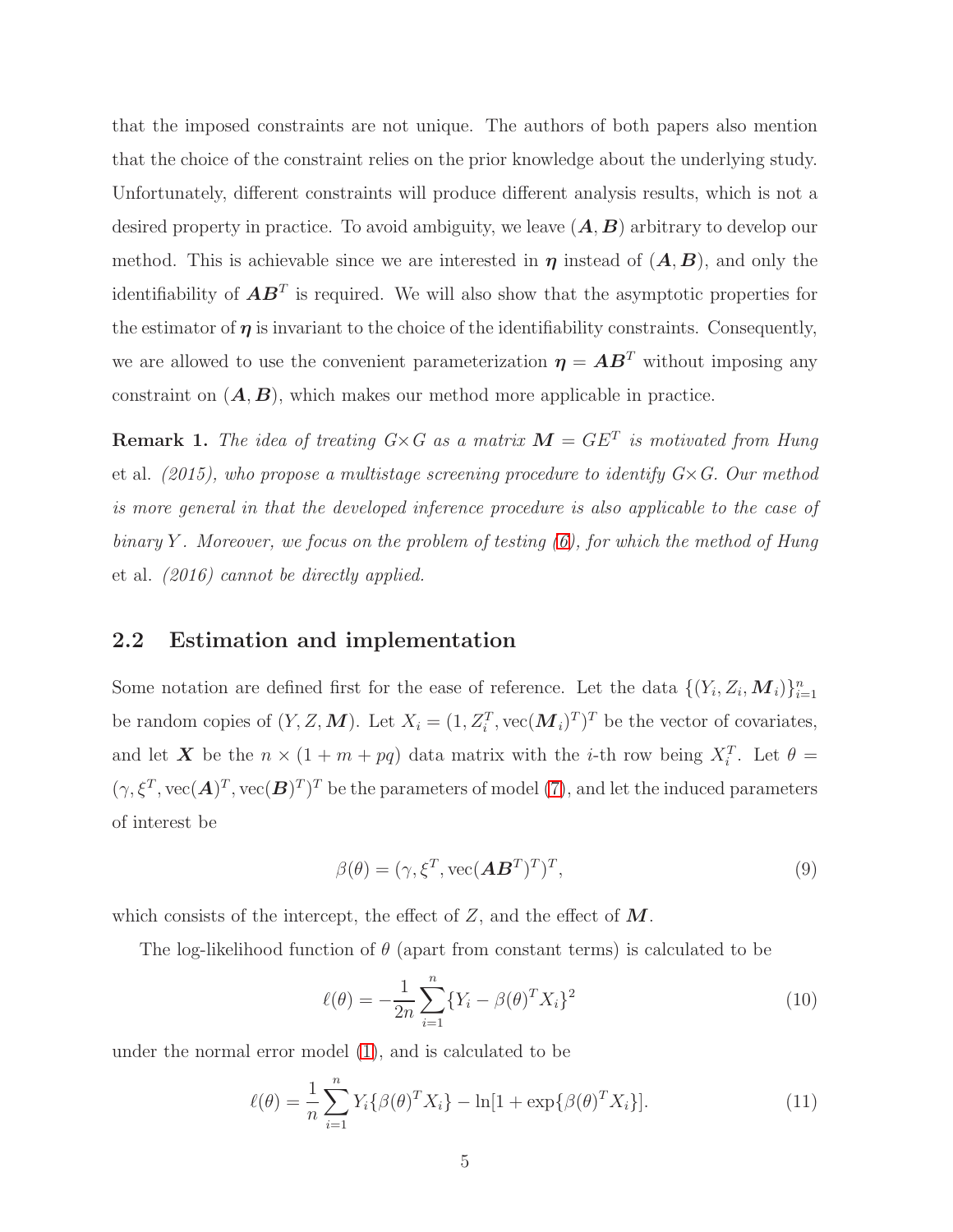under the logistic model [\(2\)](#page-1-1). To stabilize the estimation process, we propose to estimate  $\theta$  by the penalized MLE

<span id="page-5-0"></span>
$$
\widehat{\theta} = \underset{\theta}{\operatorname{argmax}} \left\{ \ell(\theta) - \frac{\lambda}{2} ||\mathbf{A}||_F^2 ||\mathbf{B}||_F^2 \right\},\tag{12}
$$

where  $\|\cdot\|_F^2$  is the Frobenius norm and  $\lambda \geq 0$  is the penalty. Here we use the penalty  $||A||_F^2 ||B||_F^2$  instead of the convention  $||A||_F^2 + ||B||_F^2$ . The main reason is that  $\eta = AB^T$ is identifiable while  $(A, B)$  are not. Finally, the parameter of interest is estimated by

$$
\widehat{\beta} = \beta(\widehat{\theta}) = (\widehat{\gamma}, \widehat{\xi}^T, \text{vec}(\widehat{\boldsymbol{\eta}})^T)^T \quad \text{with} \quad \widehat{\boldsymbol{\eta}} = \widehat{\boldsymbol{A}} \widehat{\boldsymbol{B}}^T. \tag{13}
$$

Note that  $\widehat{\beta}$  depends on the values of  $(r, \lambda)$ . The rank parameter r determines the accuracy to approximating  $\eta$ , and we propose to select r as large as possible while preserving the estimation efficiency. In particular, we propose to choose r such that  $n/s_r$  is moderately large (e.g.,  $\geq$  5), where  $s_r$  is the number of effective parameters defined in [\(8\)](#page-3-3). For a fixed r, the penalty  $\lambda$  is selected by cross-validation.

To implement our method, we use the alternating method to solve [\(12\)](#page-5-0). First note that model [\(7\)](#page-3-1) can be expressed as

<span id="page-5-1"></span>
$$
g\{E(Y|Z)\} = \gamma + \xi^T Z + \text{vec}(\mathbf{A})^T \text{vec}(\mathbf{M}\mathbf{B}) \tag{14}
$$

$$
= \gamma + \xi^T Z + \text{vec}(\boldsymbol{B})^T \text{vec}(\boldsymbol{M}^T \boldsymbol{A}). \tag{15}
$$

Observe that [\(14\)](#page-5-1) can be treated as the GLM with parameters  $\theta_B = (\gamma, \xi^T, \text{vec}(\mathbf{A})^T)^T$ and data  $\{(Y_i, Z_i, \mathbf{M}_i \mathbf{B})\}_{i=1}^n$ . Thus, when **B** is fixed, maximizing [\(12\)](#page-5-0) with respect to  $\theta_B$  becomes the conventional penalized MLE problem with the penalty  $\frac{\lambda}{2} ||B||_F^2$ . The case for fixed **A** is similar by using the parameters  $\theta_{\mathbf{A}} = (\gamma, \xi^T, \text{vec}(\mathbf{B})^T)^T$ , the data  $\{(Y_i, Z_i, \boldsymbol{M}_i^T \boldsymbol{A})\}_{i=1}^n$ , and the penalty  $\frac{\lambda}{2} ||\boldsymbol{A}||_F^2$ . We then iterate the roles of **A** and **B** until convergence. Detailed implementation algorithm is summarized below.

#### Alternating method

1. Given an initial value  $B_{(0)}$  from, e.g., the leading r right singular vectors of the conventional ridge estimate of  $\eta$ . For  $k = 0, 1, 2, \ldots$ , do the following Steps 2-3.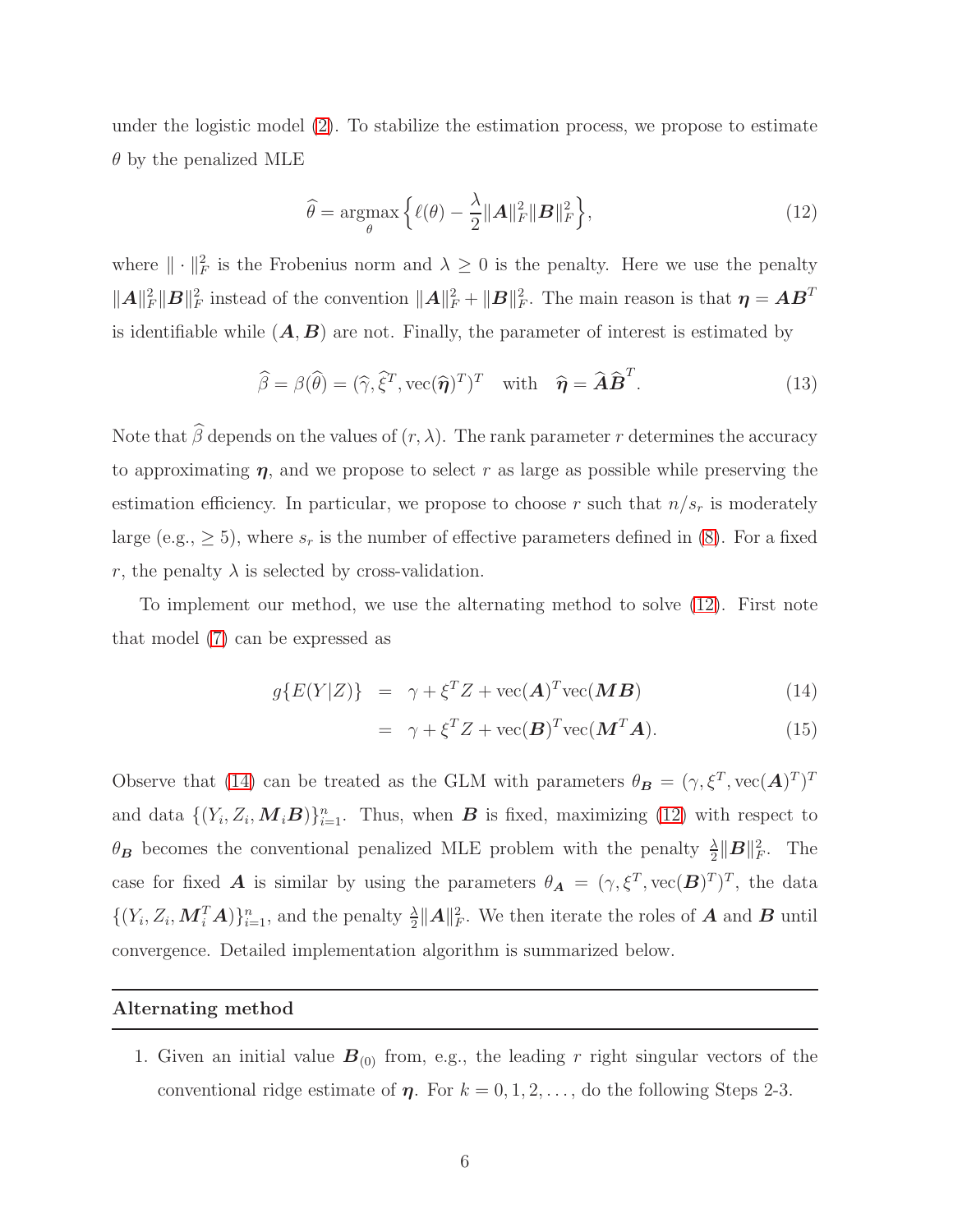- 2. Given  $\mathbf{B}_{(k)}$ , obtain the penalized MLE  $(\gamma^*, \xi^*, \mathbf{A}_{(k+1)})$  from [\(14\)](#page-5-1) using the data  $\{(Y_i, Z_i, \boldsymbol{M}_i \boldsymbol{B}_{(k)})\}_{i=1}^n$  and the penalty  $\frac{\lambda}{2} \|\boldsymbol{B}_{(k)}\|_F^2$ .
- 3. Given  $\mathbf{A}_{(k+1)}$ , obtain the penalized MLE  $(\gamma_{(k+1)}, \xi_{(k+1)}, \mathbf{B}_{(k+1)})$  from [\(15\)](#page-5-1) using the data  $\{(Y_i, Z_i, \mathbf{M}_i^T \mathbf{A}_{(k+1)})\}_{i=1}^n$  and the penalty  $\frac{\lambda}{2} ||\mathbf{A}_{(k+1)}||_F^2$ . Define  $\theta_{(k+1)} =$  $(\gamma_{(k+1)}, \xi_{(k+1)}^T, \text{vec}(\boldsymbol{A}_{(k+1)}\boldsymbol{B}_{(k+1)}^T)^T)^T.$
- 4. Repeat the procedure until the convergence of  $\beta(\theta_{(k+1)})$ . Output  $\theta = \theta_{(\infty)}$ .

# 2.3 Asymptotic property

We now proceed to derive the asymptotic property of  $\hat{\beta}$ . Let  $\beta_0 = (\gamma_0, \xi_0^T, \text{vec}(\boldsymbol{\eta}_0)^T)^T$  be the true value of  $\beta$  under model [\(7\)](#page-3-1), and assume the existence of a regular point (Shapiro, 1986)  $\theta_0$  in the parameter space of  $\theta$  such that  $\beta_0 = \beta(\theta_0)$ . Define

$$
\mathbf{\Delta}(\theta) = \frac{\partial \beta(\theta)}{\partial \theta} = \begin{bmatrix} \mathbf{I}_{m+1} & \mathbf{0} & \mathbf{0} \\ \mathbf{0} & (\mathbf{B} \otimes \mathbf{I}_p) & (\mathbf{I}_q \otimes \mathbf{A}) \mathbf{K}_{q,r} \end{bmatrix},
$$
(16)

where  $\boldsymbol{K}_{q,r}$  is the communication matrix satisfying  $\boldsymbol{K}_{q,r}$ vec $(\boldsymbol{B}) = \text{vec}(\boldsymbol{B}^T)$  for any  $q \times r$ matrix **B**, and let  $\Delta_0 = \Delta(\theta_0)$ . The asymptotic property of  $\hat{\beta}$  is stated below, where its proof is deferred to Appendix.

<span id="page-6-1"></span>**Theorem 2.** Assume the validity of model [\(7\)](#page-3-1) with  $\beta_0 = \beta(\theta_0)$  and  $\text{rank}(\Delta_0) = s_r$ . Assume also that  $\lambda = o_p(n^{-1/2})$ . Then, as  $n \to \infty$ ,  $\sqrt{n}(\hat{\beta} - \beta_0) \stackrel{d}{\to} N(0, \Sigma_0)$  with the asymptotic covariance matrix  $\Sigma_0 = \Delta_0(\Delta_0^T V_0 \Delta_0)^+ \Delta_0^T$ , where  $V_0$  is defined below:

- (a) For normal model [\(1\)](#page-1-0),  $\mathbf{V}_0 = \sigma^{-2} E[X_i X_i^T]$ .
- (b) For logistic model [\(2\)](#page-1-1),  $\mathbf{V}_0 = E[\nu_i(\theta_0) X_i X_i^T]$  with  $\nu_i(\theta) = \frac{\exp{\{\beta(\theta)^T X_i\}}}{1 + \exp{\{\beta(\theta)^T X_i\}}}$  $\frac{\exp{\{\beta(\theta)^T X_i\}}}{[1+\exp{\{\beta(\theta)^T X_i\}}]^2}.$

The asymptotic property of  $\widehat{\beta}$  will be the core to develop our test statistics in Section [3,](#page-7-0) and we propose to estimate the asymptotic covariance matrix  $\Sigma_0$  by the sandwich-type estimator

<span id="page-6-0"></span>
$$
\widehat{\Sigma} = \widehat{\Delta} \left\{ \widehat{\Delta}^T (\widehat{V} + \lambda I_{1+m+pq}) \widehat{\Delta} \right\}^+ \widehat{\Delta}^T \widehat{V} \widehat{\Delta} \left\{ \widehat{\Delta}^T (\widehat{V} + \lambda I_{1+m+pq}) \widehat{\Delta} \right\}^+ \widehat{\Delta}^T, \qquad (17)
$$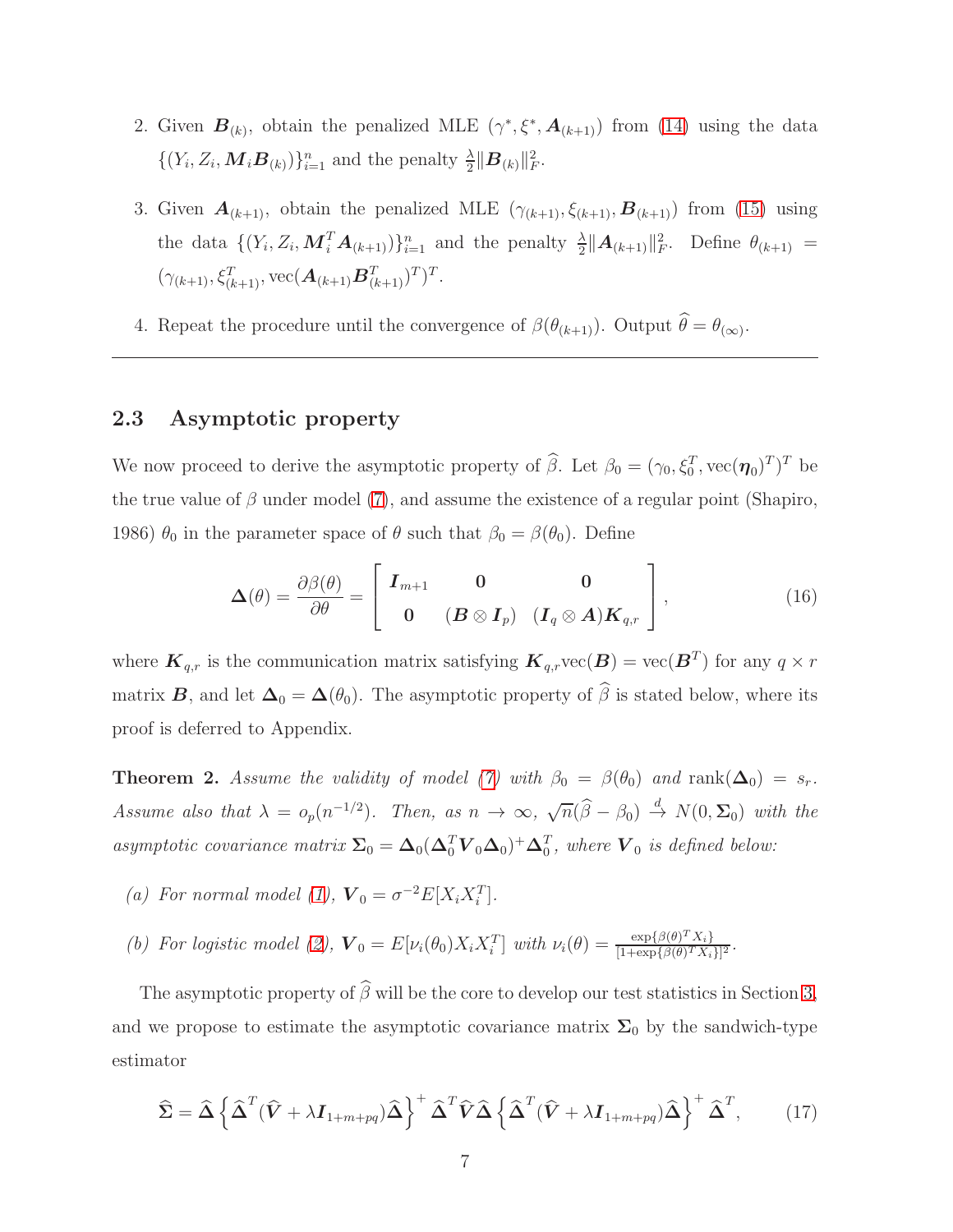where  $\widehat{\mathbf{\Delta}} = \mathbf{\Delta}(\widehat{\theta}), \widehat{\mathbf{V}} = \widehat{\sigma}^{-2} \cdot \frac{1}{n}$  $\frac{1}{n}\sum_{i=1}^{n} X_i X_i^T$  with  $\widehat{\sigma}^2 = \frac{1}{n-1}$  $n-s_r$  $\sum_{i=1}^{n} (Y_i - \widehat{\beta}^T X_i)^2$  for the case of [\(1\)](#page-1-0), and  $\hat{\boldsymbol{V}} = \frac{1}{n}$  $\frac{1}{n}\sum_{i=1}^n \nu_i(\widehat{\theta}) X_i X_i^T$  for the case of [\(2\)](#page-1-1). Here we add  $\lambda I_{1+m+pq}$  in [\(17\)](#page-6-0) for the sake of stabilizing estimation, and note that  $\hat{\Sigma} \stackrel{p}{\to} \Sigma_0$ . Consequently, subsequent inference of  $\beta_0$  can be based on  $(\widehat{\beta}, \widehat{\Sigma})$ . For example, an approximated 100(1 –  $\alpha$ )% confidence interval for the j-th element of  $\beta_0$  can be constructed as

$$
\widehat{\beta}_j \pm \frac{z_{1-\alpha/2}}{\sqrt{n}} [\widehat{\mathbf{\Sigma}}]_j^{1/2},\tag{18}
$$

<span id="page-7-0"></span>where  $[\hat{\Sigma}]_j$  denotes the j-th diagonal element of  $\hat{\Sigma}$ , and  $z_{1-\alpha/2}$  is the  $(1 - \alpha/2)$ -quantile of the standard normal distribution.

# 3 Detecting the Significance of  $\eta$

## 3.1 The low-rank based test statistic

We propose test statistics based on  $\hat{\eta}$  from the low-rank model [\(7\)](#page-3-1) for the null hypoth-esis [\(6\)](#page-3-2), which provides a unified estimation-testing procedure for  $\eta$ . Motivated from Theorem [2,](#page-6-1) it is natural to use the Wald-type test statistic

$$
T_{\text{wald}} = \text{vec}(\widehat{\boldsymbol{\eta}})^T \left\{ [\widehat{\boldsymbol{\Sigma}}]_{\boldsymbol{\eta}} / n \right\}^+ \text{vec}(\widehat{\boldsymbol{\eta}}), \tag{19}
$$

where  $[\hat{\Sigma}]_{\eta}$  is the asymptotic covariance matrix of vec $(\hat{\eta})$  from  $\hat{\Sigma}$ . Note that  $[\hat{\Sigma}]_{\eta}$  is singular due to over-parameterization of the low-rank model, and the generalized inverse is used. Observing that  $T_{\text{wald}}$  is a weighted sum of the differences vec( $\hat{\eta} - 0$ ), to see if there is enough evidence to reject  $H_0$ . This strategy, however, can be less powerful in testing [\(6\)](#page-3-2) when  $\eta$  is sparse, as the contribution of differences can be averaged out during summation. In view of this point, an alternative method is to test [\(6\)](#page-3-2) by the test statistic

<span id="page-7-1"></span>
$$
T_{\max} = \max_{j \in \{m+2,\dots,1+m+pq\}} \frac{\hat{\beta}_j^2}{[\hat{\Sigma}]_j/n},\tag{20}
$$

which is expected to be powerful when  $\eta$  is sparse. Note that  $T_{\text{max}}$  generalizes the commonly used strategy, the minimum p-value of  $pq$  marginal tests, to test  $(6)$ , in the sense that  $T_{\text{max}}$  further considers the joint effects among the matrix-covariate  $M$ .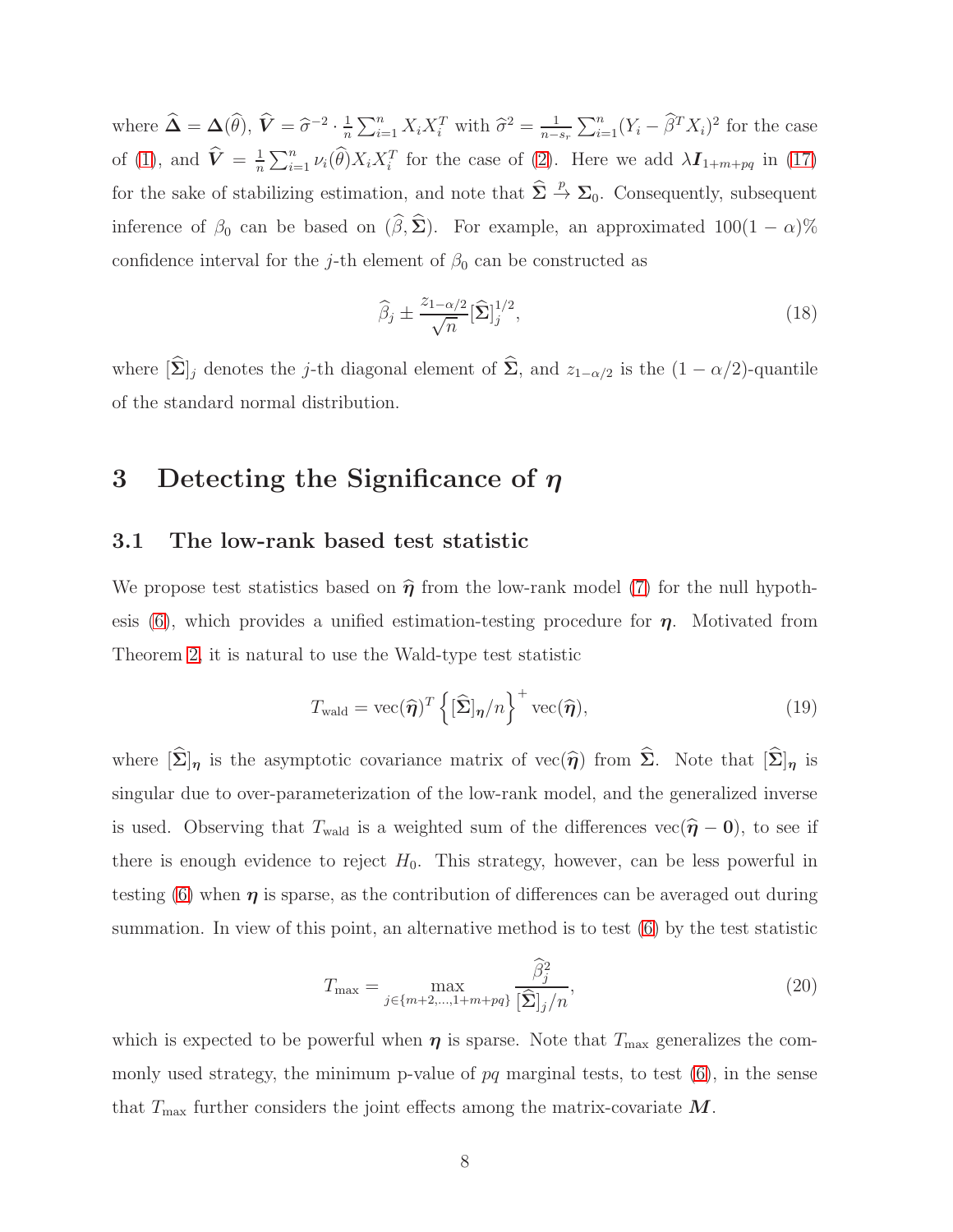Obviously,  $T_{\text{wald}}$  and  $T_{\text{max}}$  have their own merits in testing [\(6\)](#page-3-2), depending on the sparsity of  $\eta$ . Ideally, one should choose the test statistic according to the alternative hypothesis, which might not be known a priori. A reasonable strategy is thus to combine  $(T_{\text{wald}}, T_{\text{max}})$  to adapt to various situations. There exists many combination methods based on the p-values, but they are not applicable in our case since the limiting distribution of  $T_{\text{max}}$  is not easy to derive. We thus propose to combine  $(T_{\text{wald}}, T_{\text{max}})$  directly via

$$
T = T_{\text{wald}} \cdot T_{\text{max}},\tag{21}
$$

and a large value of  $T$  indicates a rejection of  $(6)$ . The advantage of the product combination is that T is less affected by the scale of  $T_{\text{wald}}$  or  $T_{\text{max}}$ .

To overcome the problem of high-dimensionality in testing [\(6\)](#page-3-2), GESAT has been proposed with the test statistic

$$
T_{\text{gesat}} = \Big\| \sum_{i=1}^{n} (Y_i - \widetilde{\gamma} - \widetilde{\xi}^T Z_i) \text{vec}(\boldsymbol{M}_i) \Big\|^2, \tag{22}
$$

where  $(\widetilde{\gamma}, \widetilde{\xi})$  are the restricted MLE of  $(\gamma, \xi)$  under  $H_0$ . GESAT is shown to be locally most powerful for  $\eta$  in a neighborhood of 0. It thus has superior performance when  $\eta$  has weak effect. However, there is no guarantee for its performance otherwise. Considering its local optimality, it is beneficial to further combine  $T$  and  $T_{\text{gesat}}$  via

$$
T^* = T \cdot T_{\text{gesat}}.\tag{23}
$$

Our simulation results in Section [4](#page-10-0) show that, while T and  $T_{\text{gesat}}$  have comparable performances (depending on the effect size of  $\eta$ ),  $T^*$  is generally the best performer.

# 3.2 Calculation of p-values

Since the null distributions of  $T$  and  $T^*$  are not straightforward to derive, we propose to use parametric bootstrap to obtain their p-values. The main idea of parametric bootstrap is to generate the null data from model [\(7\)](#page-3-1) given  $(\gamma, \xi, \eta) = (\tilde{\gamma}, \tilde{\xi}, 0)$ , where  $(\tilde{\gamma}, \tilde{\xi})$  are the restricted MLE of  $(\gamma, \xi)$  under  $H_0$  (Bůžková, Lumely, and Rice, 2011). The implementation algorithm is summarized below.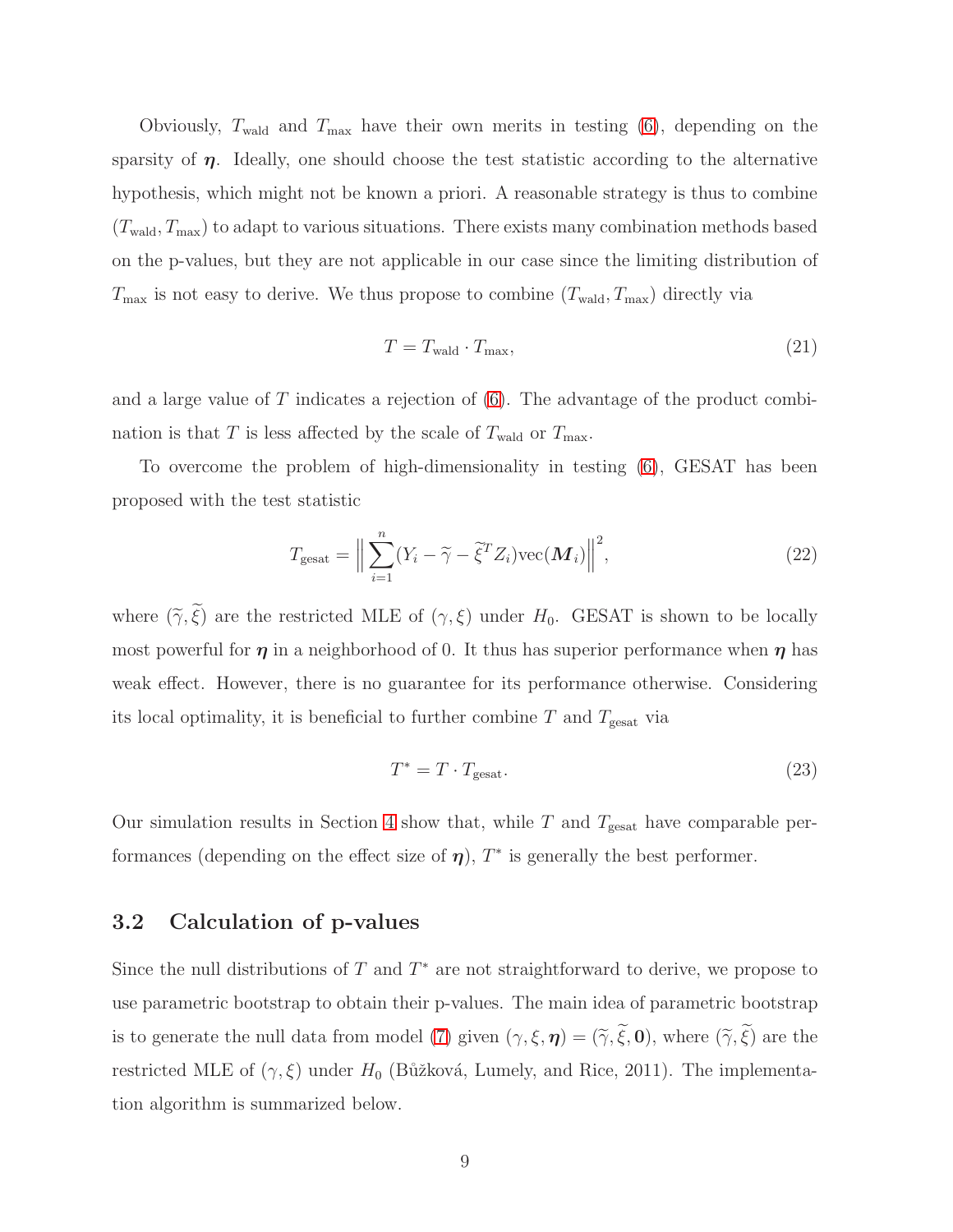#### Parametric bootstrap test

- 1. Conditional on  $(Z_i, M_i)$ , generate  $Y_i^{(b)}$  $i^{(0)}$  from model [\(5\)](#page-3-0) with  $(\gamma, \xi, \boldsymbol{\eta}) = (\tilde{\gamma}, \xi, \boldsymbol{0})$  (and with  $\sigma^2 = \frac{1}{n - (n-1)}$  $n-(m+1)$  $\sum_{i=1}^{n} (Y_i - \tilde{\gamma} - \tilde{\xi}^T Z_i)^2$  for normal error model). Obtain the test statistic  $T^{(b)}$   $(T^{*(b)})$  by fitting model [\(7\)](#page-3-1) using  $\{(Y_i^{(b)}\)$  $\{ \zeta^{(b)}, Z_i, \bm{M}_i \} \}_{i=1}^n.$
- 2. Obtain the p-value as the fraction of  $T^{(b)}$ 's  $(T^{*(b)}$ 's) that exceed  $T(T^*)$ .

Although parametric bootstrap procedure can be applied in various situations, its performance depends on the randomness of  $(\widetilde{\gamma}, \widetilde{\xi})$ . As a result, using parametric bootstrap can only control the type-I error asymptotically. Alternatively, an exact test can be constructed when  $Z_i$  vanishes, i.e., when model [\(3\)](#page-1-2) reduces to

<span id="page-9-0"></span>
$$
g\{E(Y|M)\} = \gamma + \text{vec}(\boldsymbol{\eta})^T \text{vec}(\boldsymbol{M}) \quad \text{with} \quad \boldsymbol{\eta} = \boldsymbol{A} \boldsymbol{B}^T. \tag{24}
$$

In this situation, the null data can be simply generated by randomly permuting  $M_i$  to destroy its connection with  $Y_i$ . The implementation algorithm is summarized below.

#### Permutation test

- 1. Generate  $\{M_i^{(b)}\}_{i=1}^n$  by randomly permutating  $\{M_i\}_{i=1}^n$ . Obtain the test statistic  $T^{(b)}$  ( $T^{*(b)}$ ) by fitting model [\(24\)](#page-9-0) using  $\{(Y_i, \mathbf{M}_i^{(b)})\}_{i=1}^n$ .
- 2. Obtain the p-value as the fraction of  $T^{(b)}$ 's  $(T^{*(b)}$ 's) that exceed  $T(T^*)$ .

We remind the readers that the permutation test cannot be applied in the presence of Z. The main reason is that permuting  $M$  destroys not only its connection with Y but also its connection with  $Z$ , which further makes the resulting p-value biased. Both resampling procedures are suggested to obtain the p-value, according to the underlying data structure.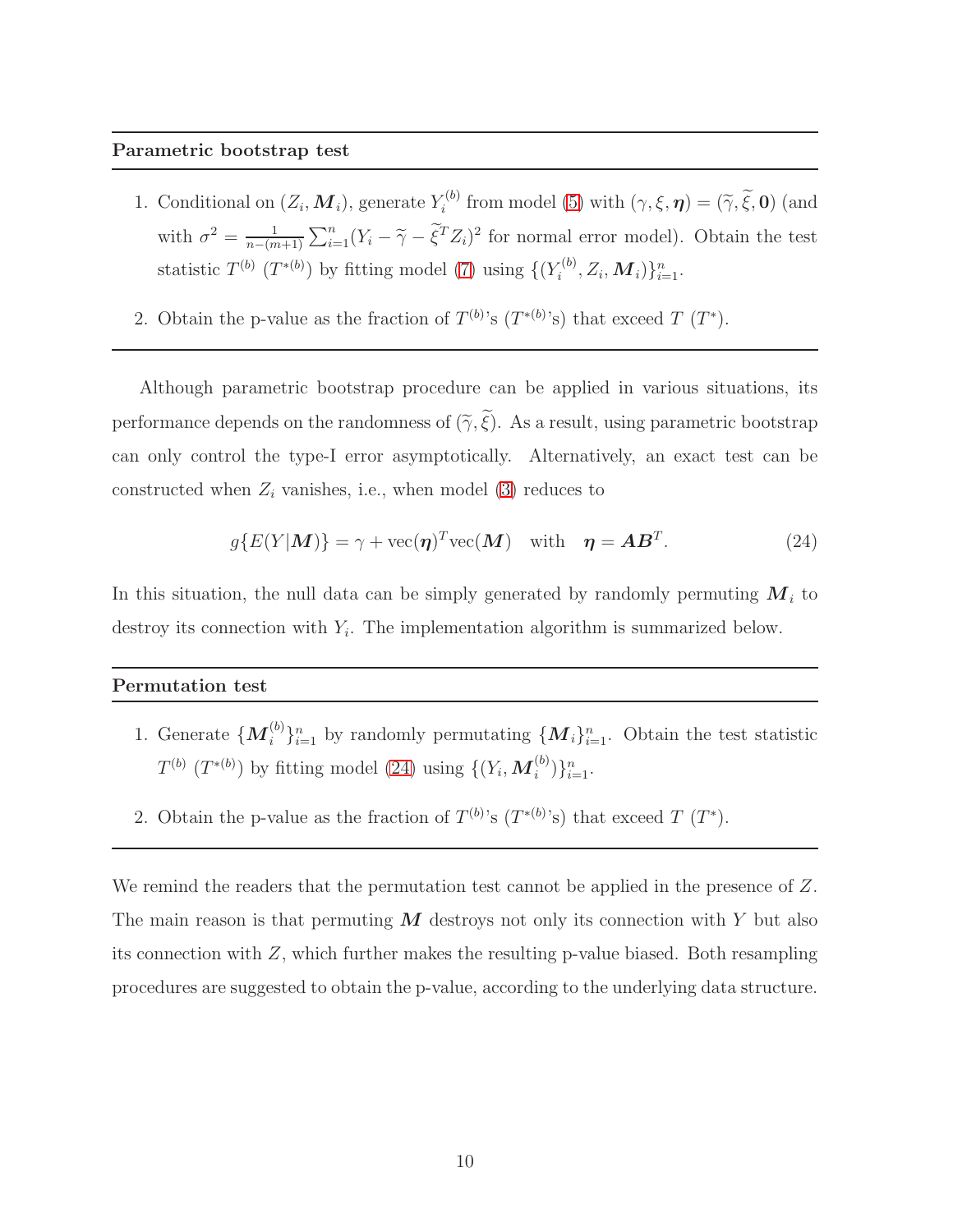# <span id="page-10-0"></span>4 Simulation Studies

## 4.1 Simulation settings

Simulation studies are conducted to evaluate our proposal, where we use the PSQI and EEG data sets (see Section 5 for detailed descriptions) to generate the simulation data:

- (PSQI) Let  $Z = (G^T, E^T)^T$  and  $\mathbf{M} = GE^T$ , where  $G \in \mathbb{R}^{15}$  and  $E \in \mathbb{R}^7$  are randomly generated from the PSQI data (with sample size  $n = 400$ ). Given  $(Z, M)$ , Y is generated from normal error model [\(5\)](#page-3-0) with  $\gamma = 10$ ,  $\xi = (\xi_G^T, \mathbf{0}_{p-5}^T, \xi_E^T, \mathbf{0}_{q-3}^T)^T$ ,  $\xi_G = 1_5$ , and  $\xi_E = 1_3$ , and the specification of  $\eta$  is described separately. In this case, the normal error model [\(7\)](#page-3-1) with  $r = 3$  is fitted.
- (EEG) The matrix  $M \in \mathbb{R}^{6 \times 6}$  is randomly generated from the EEG data (with sample size  $n = 150$ ). Given M, Y is generated from logistic model [\(5\)](#page-3-0) and [\(24\)](#page-9-0) with  $\gamma = 0$ , and the specification of  $\eta$  is described separately. In this case, the logistic model [\(7\)](#page-3-1) with  $r = 2$  is fitted.

Simulation results are reported with 500 replicates.

# 4.2 Simulation results: part-1

We evaluate the performances of  $(\widehat{\beta}, \widehat{\Sigma})$  under

$$
\boldsymbol{\eta} = \left[\begin{array}{cc} \boldsymbol{\eta}_1 & \mathbf{0}_{2\times (q-1)} \\ \mathbf{0}_{(p-2)\times 1} & \mathbf{0}_{(p-2)\times (q-1)} \end{array}\right] \quad \text{with} \quad \boldsymbol{\eta}_1 = \frac{1}{\sqrt{2}} \cdot \mathbf{1}_2.
$$

Simulation results are reported in Table [1,](#page-18-0) which provides the means and standard deviations (SD) of  $\widehat{\beta}$ , and standard errors (SE) from the means of the diagonal elements of  $\widehat{\Sigma}$ that correspond to  $(\gamma, \xi_G, \xi_E, \eta_1)$ , and report the averaged mean square error (AMSE) of  $(\widehat{\beta}_j - 0)^2$  over the rest parameters (with zero values) to summarize the performance of  $\widehat{\beta}$ . One can see that the biases of  $\widehat{\beta}$  arise under both PSQI and EEG settings, but they are relatively small in comparison with the corresponding SDs. Together with a small value of AMSE,  $\hat{\beta}$  is demonstrated to be a consistent estimator of  $\beta_0$ . Moreover, a similar values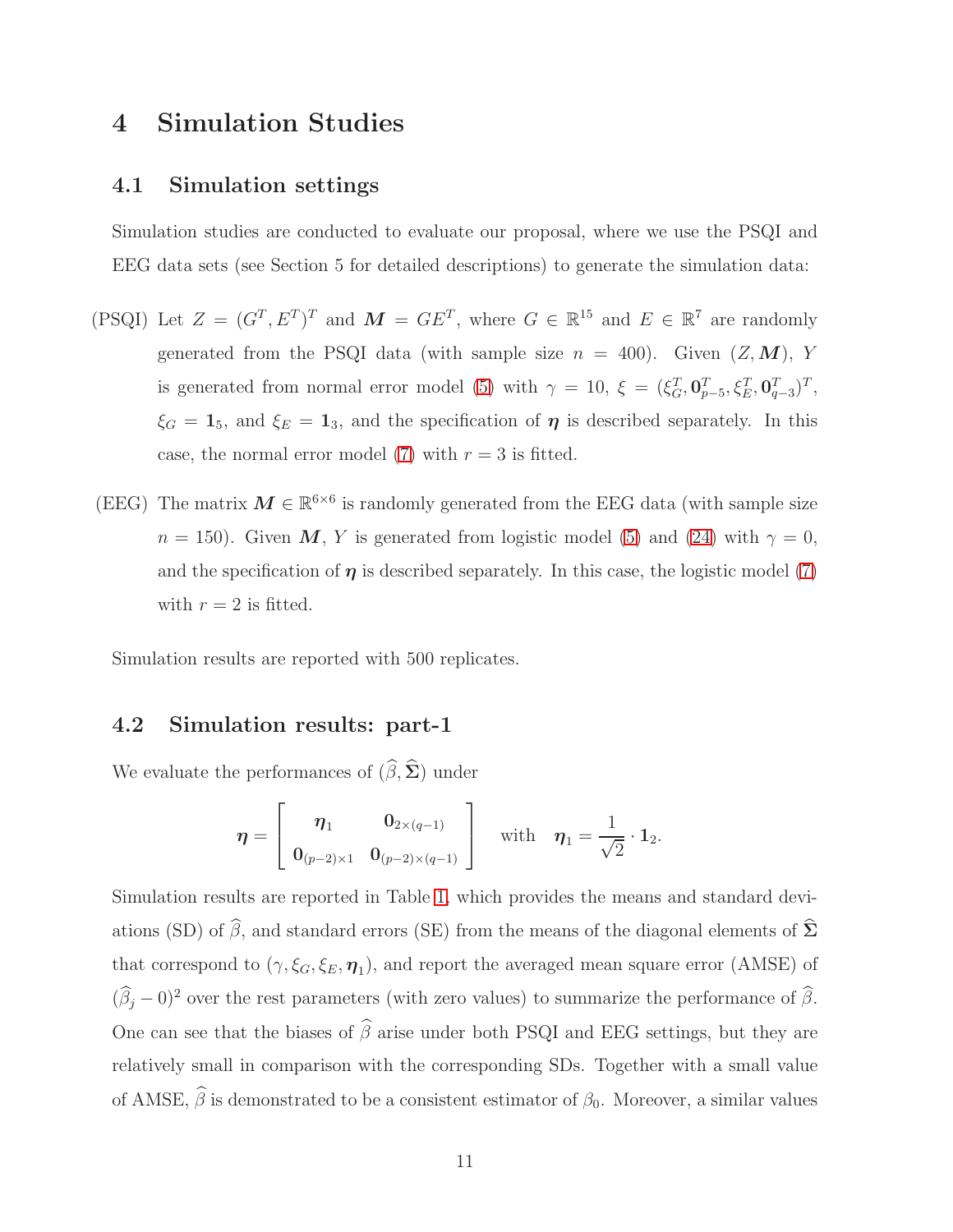of SDs and SEs support the validity of  $\hat{\Sigma}$  in estimating  $\Sigma_0$ . It implies that the asymptotic property of the low-rank model [\(7\)](#page-3-1) approximately holds even when the sample size is not large. In fact, it only requires 80 parameters for model [\(7\)](#page-3-1) with  $r = 3$  instead of 128 in the conventional case, which makes the large sample theory more plausible to be valid.

# 4.3 Simulation results: part-2

This simulation evaluates the detection powers of T and  $T^*$  (at the significance level 0.05) under two types of  $\eta$ :

- Sparse  $\eta$ : In each simulation run,  $\eta$  has zero effects except for 2 randomly selected elements. The values of the 2 selected elements are generated from  $c \cdot U$ , where  $U \in \mathbb{R}^2$  is randomly generated from unit sphere and c is the effect size.
- Low-rank  $\eta$ :  $\eta$  has zero effects except for the first two columns. For each simulation run, the non-zero elements are generated from  $c \cdot U$ , where  $U \in \mathbb{R}^{2p}$  is randomly generated from unit sphere and  $c$  is the effect size.

The penalty  $\lambda$  is selected by cross-validation over  $\{\frac{s_r}{n^{3/2}}, \frac{s_r}{n}\}$  $\frac{s_r}{n}, \frac{s_r}{\sqrt{n}\log(n)}\}$  (such that the condition  $\lambda = o_p(n^{-1/2})$  is satisfied), where  $s_r$  is defined in [\(8\)](#page-3-3). Figure [1](#page-17-0) reports the power functions of T,  $T^*$ , and  $T_{\text{gesat}}$  for testing [\(6\)](#page-3-2) at different effect sizes c. For fair comparisons, we use the same re-sampling scheme to obtain the p-value of  $T_{\text{gesat}}$ . One can see that all methods correctly control the type-I errors at 0.05 level, which implies the validity of the re-sampling schemes (parametric bootstrap or permutation) to obtain valid p-values.

Comparing the detection powers for small effect size  $c$ ,  $T$  and  $T_{\text{gesat}}$  are detected to have comparable performances when  $\eta$  is sparse, and T is slightly worse than  $T_{\text{gesat}}$  when  $\eta$  is low-rank, while  $T$  outperforms  $T_{\text{gesat}}$  when  $c$  is moderate to large. This is reasonable since the performance of  $T_{\text{gesat}}$  can only be guaranteed for  $\eta$  in a neighborhood of 0. We also observe that T has a significant improvement over  $T_{\text{gesat}}$  when  $\eta$  is sparse, which indicates the usefulness of incorporating [\(20\)](#page-7-1) in T. For the case of low-rank  $\eta$ , the improvement of T is observed for normal error model, while the difference between T and  $T_{\text{gesat}}$  vanishes for logistic model. Although T and  $T_{\text{gesat}}$  have comparable performances, we should note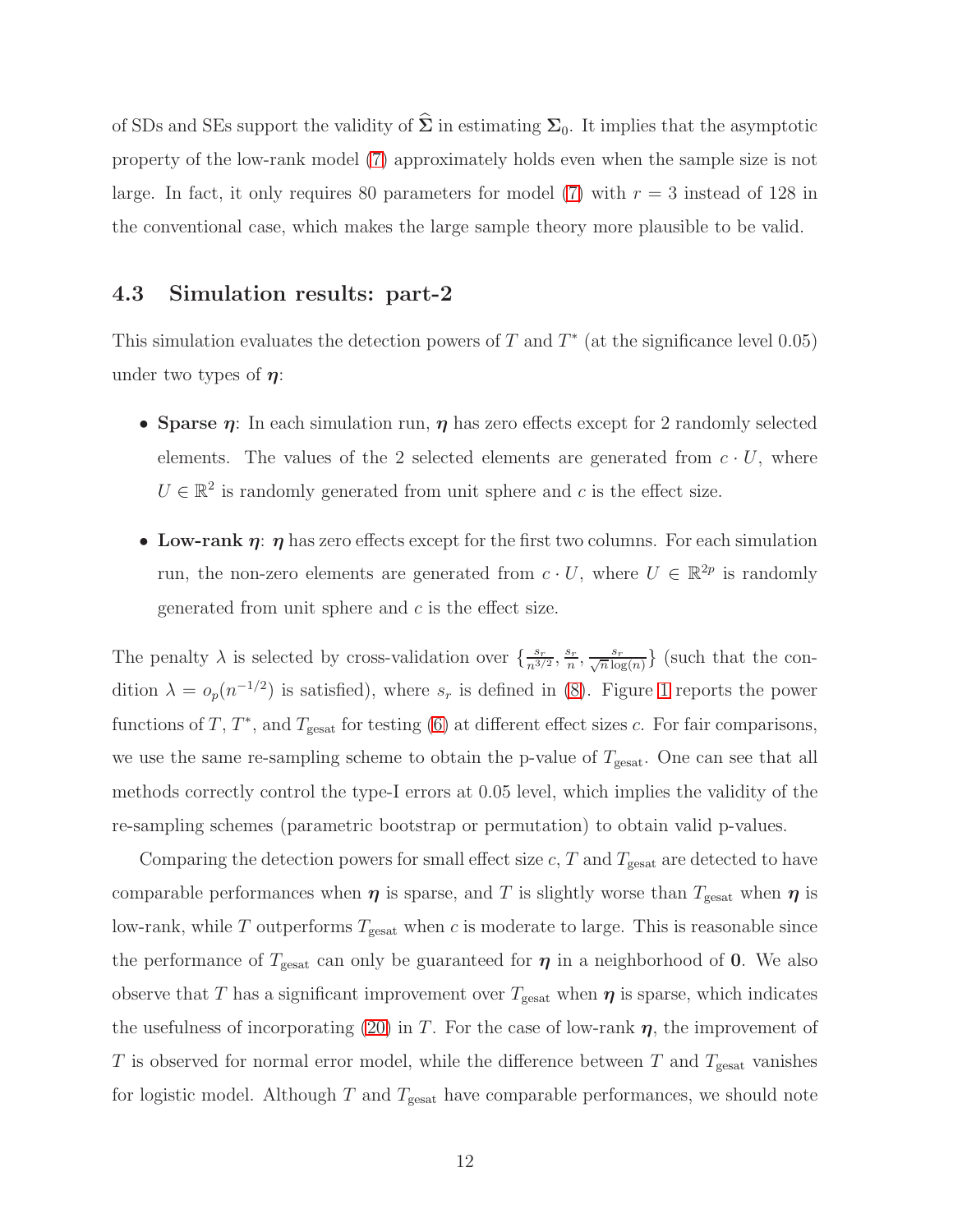that T is directly associated with  $\hat{\eta}$ , from which a unified estimation-testing procedure for  $\eta$  is available, while this is not the case for  $T_{\text{gesat}}$ .

The above observations reflect the fact that both  $T$  and  $T_{\text{gesat}}$  have their own merits in detecting [\(6\)](#page-3-2), depending on the underlying structure of  $\eta$ . Moreover, by combing both methods, T ∗ is detected to be the best performer in all situations. In summary, our simulations indicate the applicabilities of  $T^*$  regardless of the forms of  $\eta$ . It also indicates that, by imposing a low-rank assumption, we can further improve existing methods (such as GESAT) that ignore the matrix structure of  $\eta$ .

# 5 Data Analyses

## 5.1 The PSQI data

The PSQI data set (Lai et al., 2014) includes 359 subjects with an average age of 41 years old (ranges from 18 to 69). The participants consist of 214 females and 145 males. For each subject, markers on 3 genes are collected: RORA (2 markers), RORB(17 markers), and NR1D1 (4 markers). Also collected for each subject are the assessments of sleep quantity from the Pittsburgh Sleep Quality Index (PSQI) of Buysse et al. (1989), which consists of seven scores: sleep quality, sleep latency, sleep duration, habitual sleep efficiency, sleep disturbance, use of sleeping medication, and daytime dysfunction.

In our analysis, we consider the response Y to be the log-transformation of the sum of all PSQI scores (plus one to avoid taking logarithm for 0), and let ROR contains RORA and RORB, which has 19 markers. Let M be the  $19 \times 4$  matrix of the interactions ROR×NR1D1, and let Z consist of age and gender as possible confounding factors. Our interest focuses on whether ROR×NR1D1 are associated with the PSQI scores. Fitting the normal error model [\(7\)](#page-3-1) with  $r = 3$  gives the p-values (from parametric bootstrap test) of T,  $T^*$ , and  $T_{\text{gesat}}$  to be 0.001, 0.006, and 0.173, respectively. Thus, only the low-rank based methods declare that ROR×NR1D1 are influential to PSQI score. A large p-value of  $T_{\text{gesat}}$  also indicates that the true  $\eta$  may have moderate effect size, so that  $T_{\text{gesat}}$  has limited detection power to declare its significance.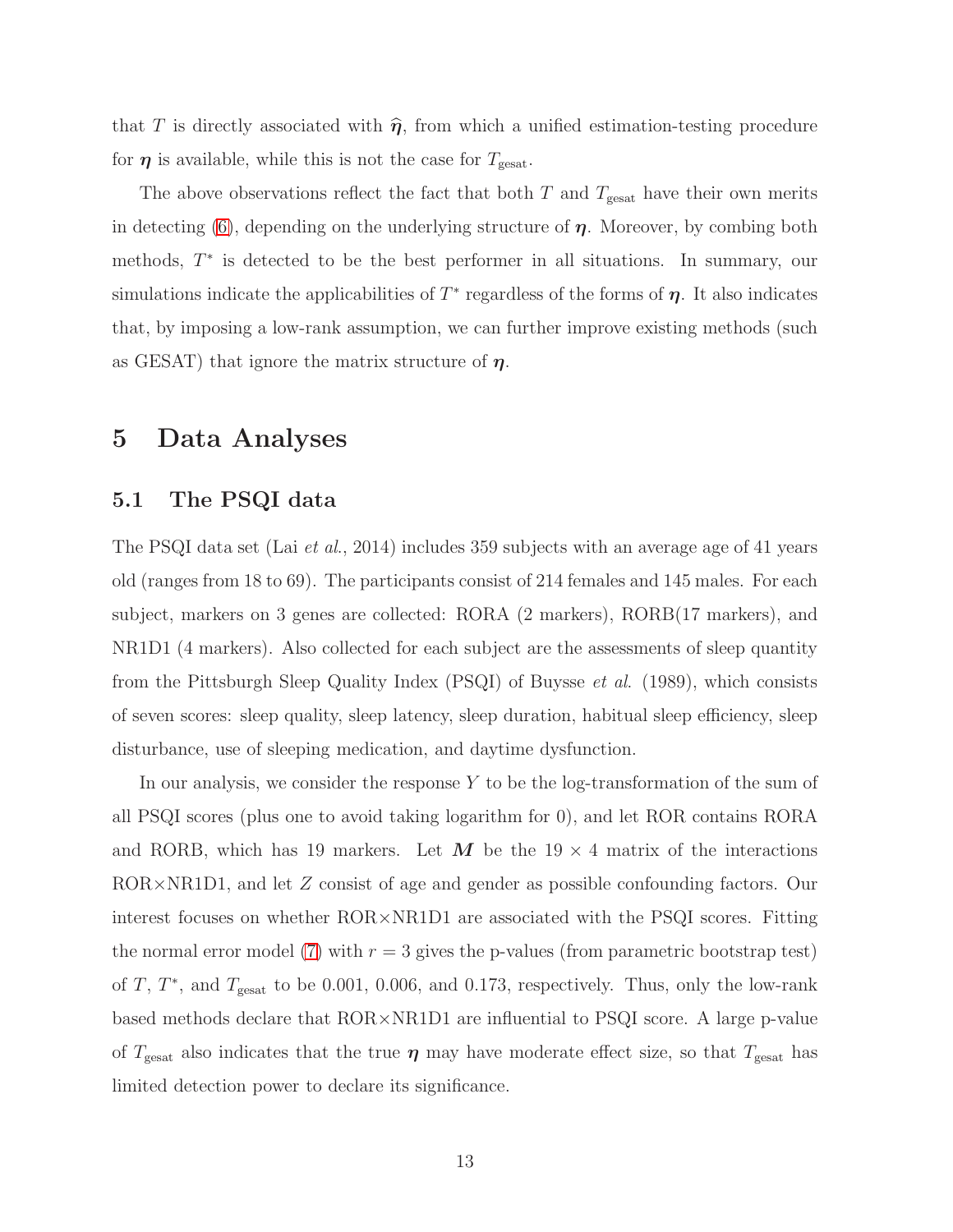To further identify the root causes, we report the estimated effect sizes of  $ROR \times NR1D1$ in Table [2,](#page-19-0) where the significant effects (identified by the parametric bootstrap test pvalues of  $\beta_j$ 's after Bonferroni correction) are marked as bold. In particular, 3 specific interactions among rs1144047, rs1327836, rs2269457, and rs12941497 are identified, which can be the candidate interactions for further investigations. It also indicates a sparse effects of ROR×NR1D1 on the PSQI score.

## 5.2 The EEG data

The EEG data contains 77 subjects in alcoholic group  $(Y = 1)$  and 45 subjects in control group  $(Y = 0)$ . The measurement of voltage values at 256 time points and 64 channels are collected for each subject. It is interesting in investigating if the EEG signal is associated with the alcoholic status Y. The raw data can be obtained from the UCI Machine Learning Repository (http://archive.ics.uci.edu/ml/datasets/EEG+Database).

In our analysis, we use the same data as the one used in Hung and Wang (2013), and follow a similar procedure for data pre-processing. In particular, we first reduce the dimensionality of the original  $256 \times 64$  matrix-covariates to  $10 \times 10$  by multilinear principal component analysis (MPCA). See Hung et al. (2012) for an illustration of MPCA. The matrix  $\boldsymbol{M}$  is then obtained from the reduced  $10 \times 10$  matrix after componentwise standardization. Based on  $(Y, M)$ , the logistic model [\(7\)](#page-3-1) with  $r = 2$  is fitted. In this data analysis, T, T<sup>\*</sup>, and T<sub>gesat</sub> all produce p-values (from permutation test) <  $10^{-3}$ , indicating a strong association between the EEG signals and the alcoholic status. This result confirms the findings from Hung and Wang (2013) and Zhou, Li, and Zhu (2013), who both analyze the EEG data.

To delve into the association between M and Y, we report the estimates  $\hat{\eta}$  in Table [3,](#page-20-0) where the significant elements (identified by the permutation test p-values of  $\beta_j$ 's after Bonferroni correction) are marked as bold. One can see that most of the effective elements of  $M$  are in the position of its second row. It indicates the influence of the EEG signals should have a low-rank structure, where only a few channels can have functions to alcoholic status over times. We remind the readers that our estimates  $\hat{\eta}$  is obtained without imposing any identifiability constraint for the parameterization  $\eta = AB^T$ , while the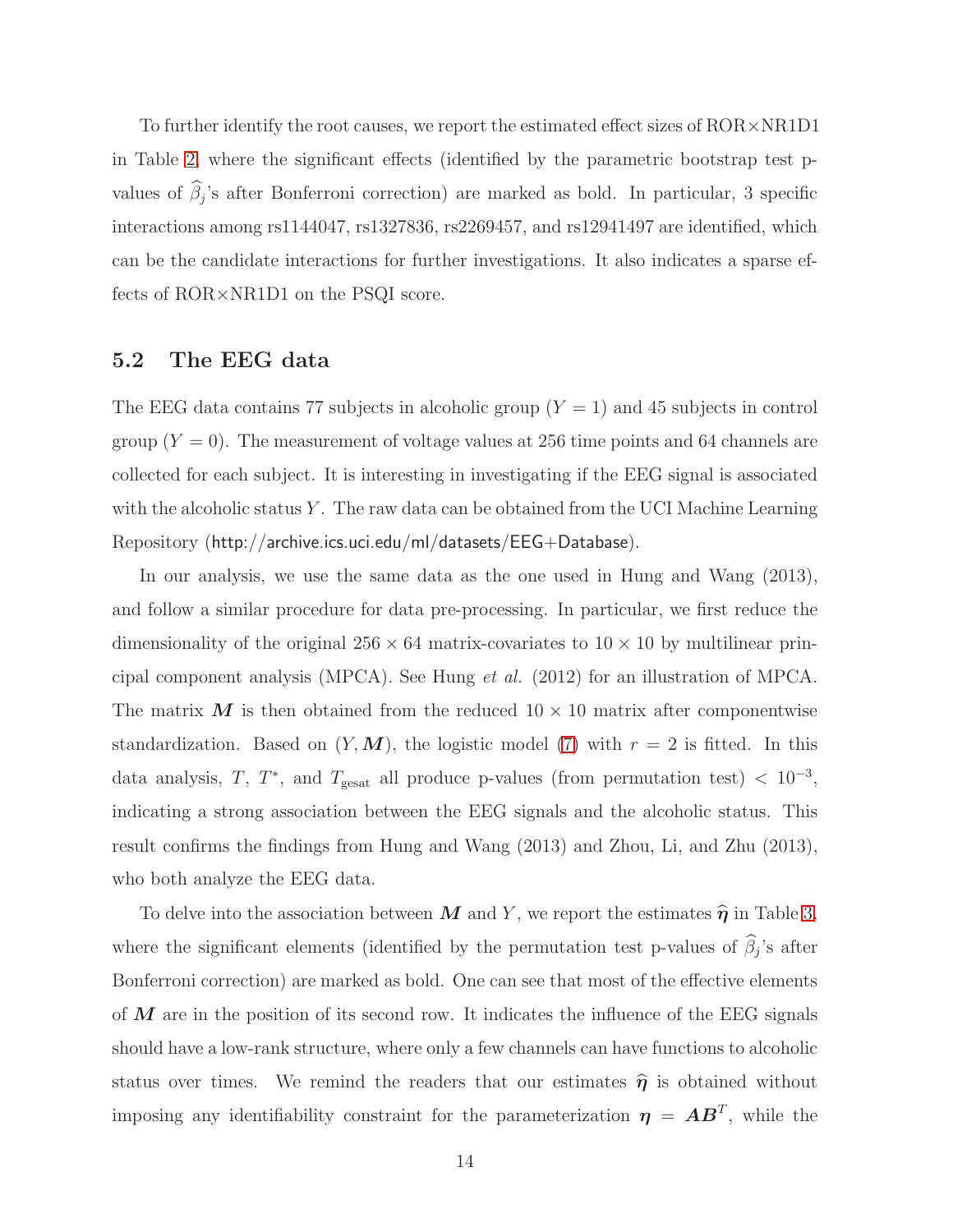results from Hung and Wang (2013) and Zhou, Li, and Zhu (2013) do.

# 6 Conclusion

In this paper, we propose powerful methods to detect the significance of matrix-covariate. We utilize the matrix structure of  $\eta$  to achieve a parsimonious parameterization and, hence, a higher detection power than conventional methods. Our proposal is different from existing methods in that no identifiability constraint is required when making inference about  $\eta$ . Another advantage is that our method can provide estimates of  $\eta$  at the same time. By reporting  $\hat{\eta}$ , we identify a sparse effect of G×G in the PSQI data, while a low-rank effect is detected in the EEG data.

The matrix-covariate discussed in this work is an order-two tensor. Tensor-covariate can be found in many applications nowadays. For example,  $p$  covariates measured at  $q$ time points under k environments corresponds to an order-three tensor (with dimension  $p \times q \times k$ ) for each subject. Statistical inference procedure for GLM with tensor-covariate has been developed in Zhou, Li, and Zhu (2013) and Zhou and Li (2014), where the authors focus on the estimation of the effect size of tensor-covariate. When the research aim is to test the existence of association between the response and tensor-covariate, our low-rank based test statistics  $T$  and  $T^*$  can be extended, provided that a version of the asymptotic property Theorem [2](#page-6-1) is developed for tensor-covariate. Another issue is the chosen "low-rank" parameterization of a tensor, which is not unique as in the case of matrix. This can be a future study.

## REFERENCES

Buysse, D. J., Reynolds, C. F., and Monk, T. H. (1989). The Pittsburgh sleep quality index: A new instrument for psychiatric practice and research. *Psychiatry Research* 28, 193-213.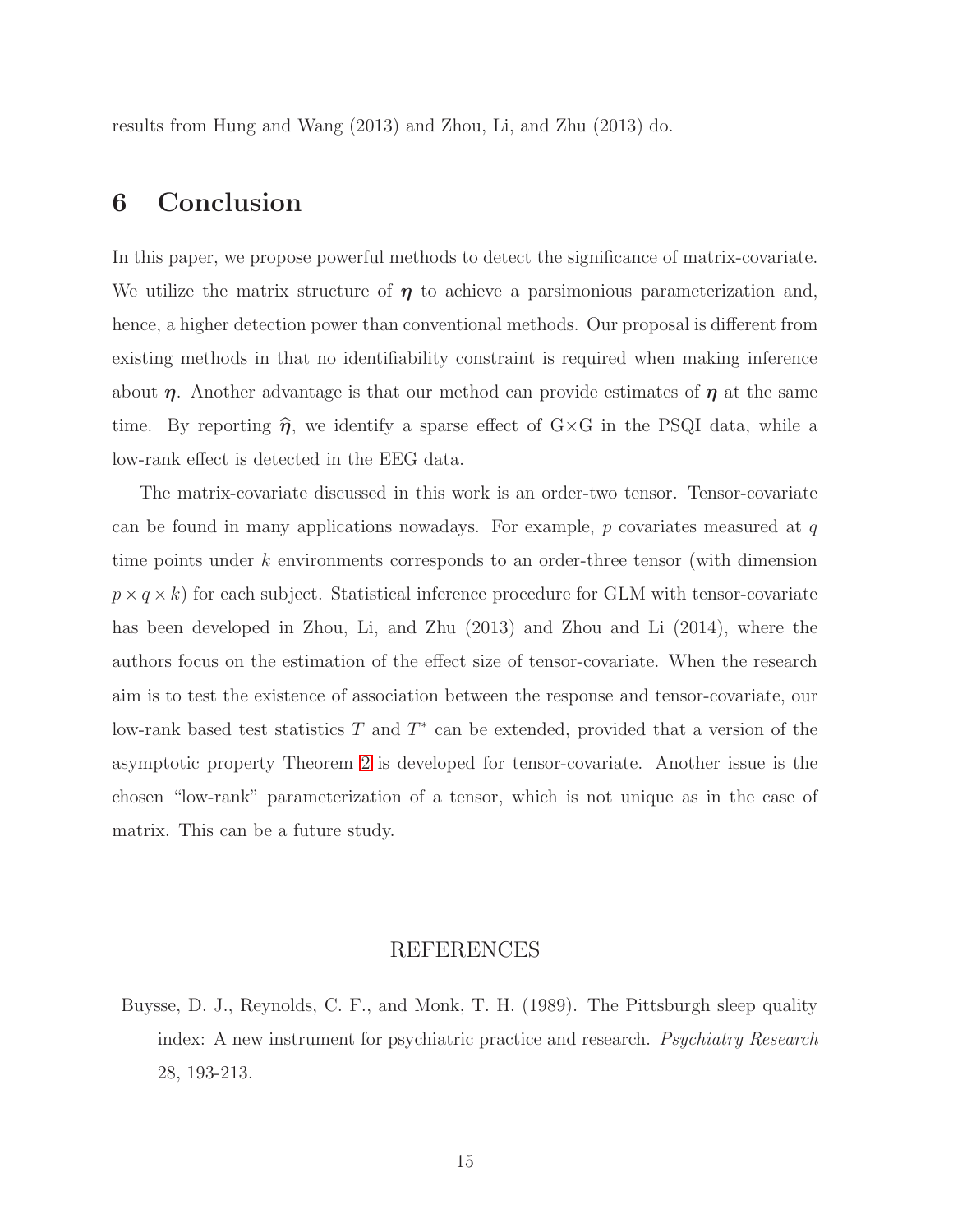- Bůžková, P., Lumely, T., and Rice., K. (2011). Permutation and parametric bootstrap tests for gene-gene and gene-environment interactions. Annals of Human Genetics 75, 36-45.
- Lin, X. (1997). Variance component testing in generalised linear models with random effects. Biometrika 84, 309-326.
- Lin, X., Lee, S., Christiani, D. C., and Lin, X. (2013). Test for interactions between a genetic marker set and environment in generalized linear models. Biostatistics 14, 667-681.
- Henderson, H. V. and Searle, S. R. (1979). Vec and vech operators for matrices, with some uses in Jacobians and multivariate statistics. Canadian Journal of Statistics, 7, 65-81.
- Hung, H., Wu, P. S., Tu, I. P., and Huang, S. Y. (2012). On multilinear principal component analysis of order-two tensors. Biometrika 99, 569-583.
- Hung, H. and Wang, C. C. (2013). Matrix variate logistic regression model with application to EEG data. Biostatistics 14, 189-202.
- Hung, H., Lin, Y. T., Wang, C. C., Chen, P., Huang, S. Y., and Tzeng, J. Y. (2015). Detection of gene-gene interactions using multistage sparse and low-rank regression. Biometrics. (doi: 10.1111/biom.12374)
- Lai, Y. C., Huang, M. C., Chen, H. C., Lu, M. K., Chiu, Y. H., Shen, W. W., Lu, R. B., and Kuo, P. H. (2014). Familiality and clinical outcomes of sleep disturbance in major depressive and bipolar disorders. Journal of Psychosomatic Research 76, 61-67.
- Shapiro, A. (1986). Asymptotic theory of overparameterized structural models. Journal of American Statistical Association, 81, 142-149.
- Zhou, H., Li, L., and Zhu, H. (2013). Tensor regression with applications in neuroimaging data analysis. Journal of the American Statistical Association 108, 540-552.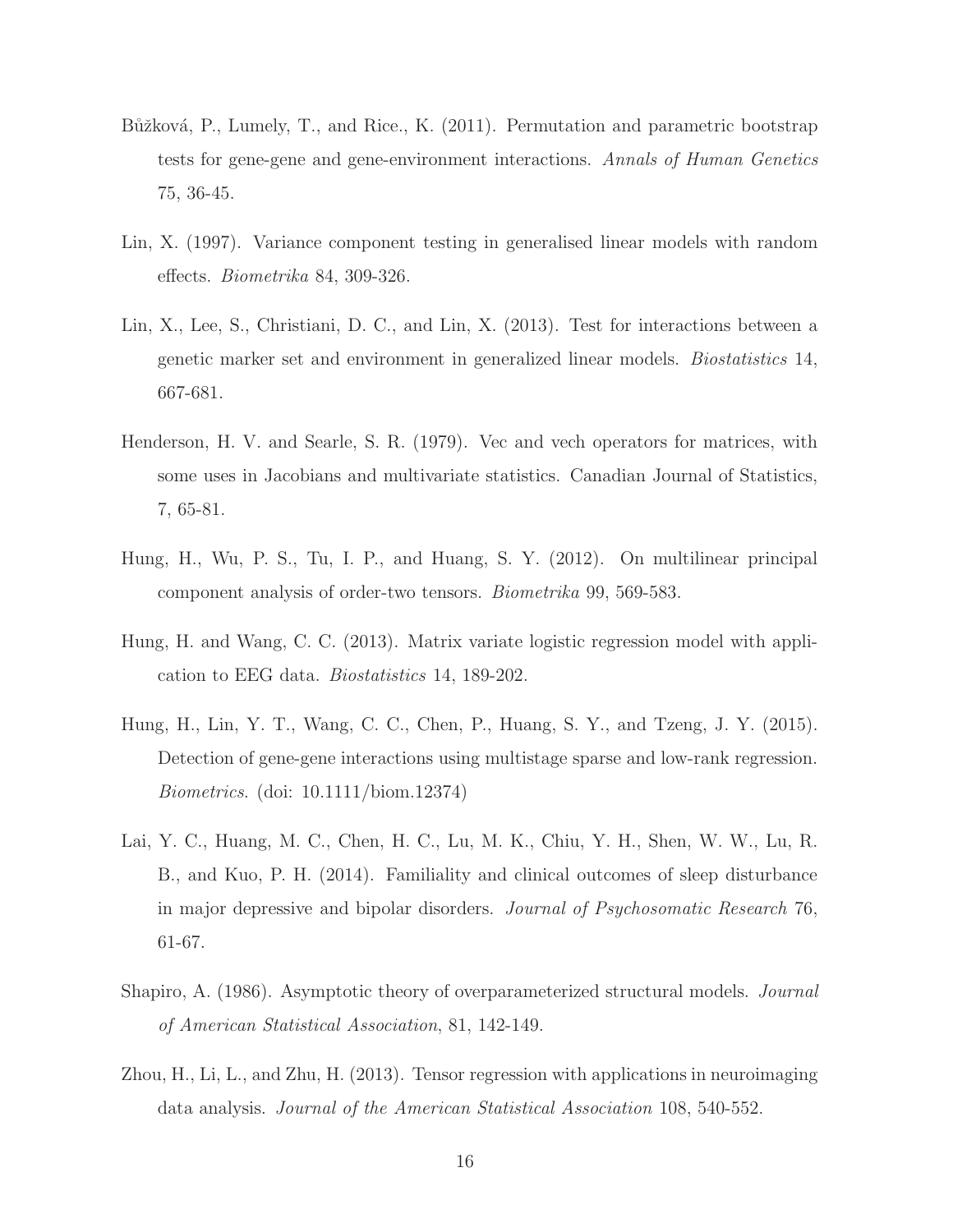Zhou, H. and Li, L. (2014). Regularized matrix regression. Journal of the Royal Statistical Society: Series B, 76, 463-483.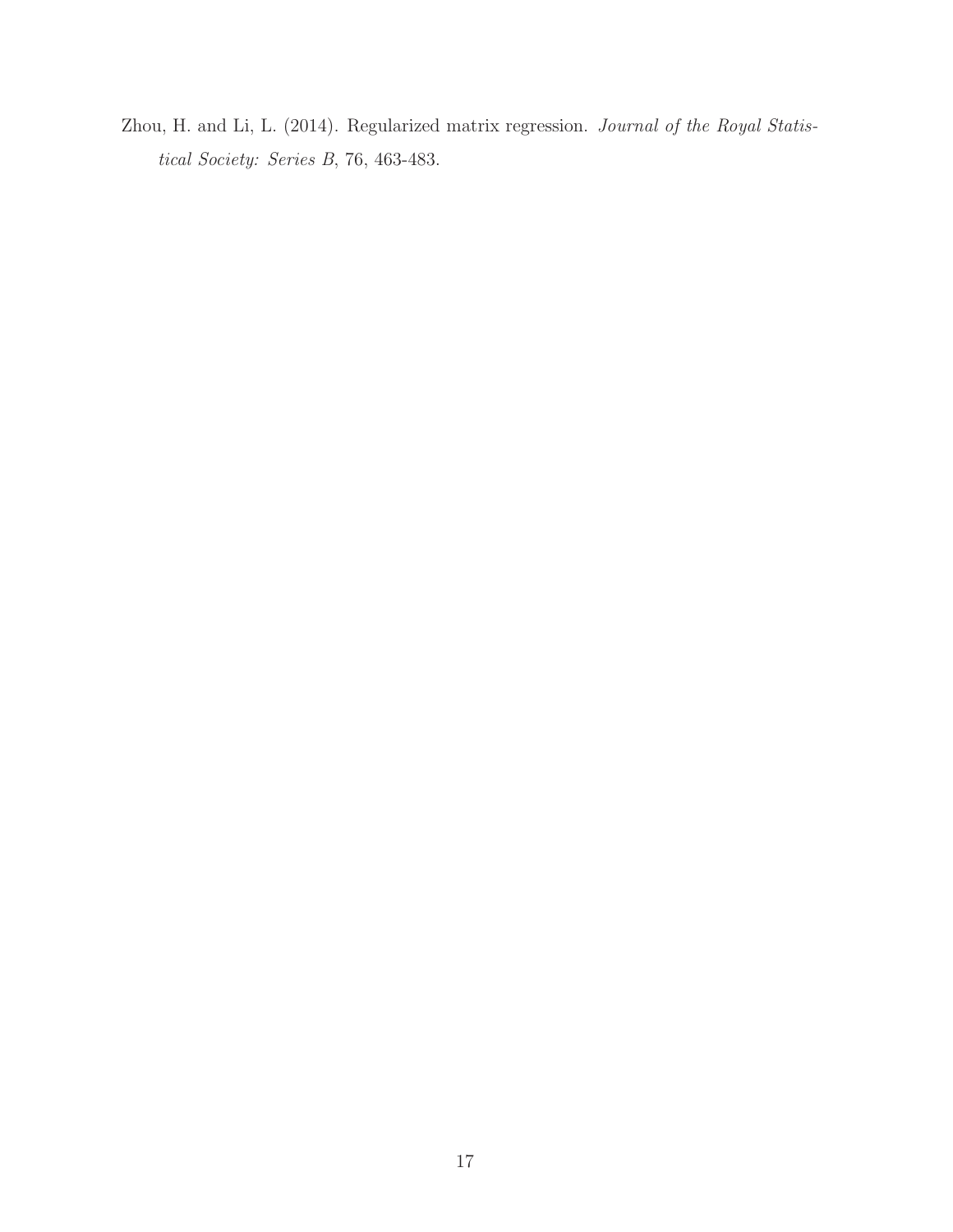

<span id="page-17-0"></span>Figure 1: The power functions under two types of  $\eta$  (sparse in the left panel, and lowrank in the right panel) at different effect sizes  $c$ . (a)-(b): the normal model using the PSQI data; (c)-(d): the logistic model using the EEG data. The dotted horizontal lines represents the significance level 0.05.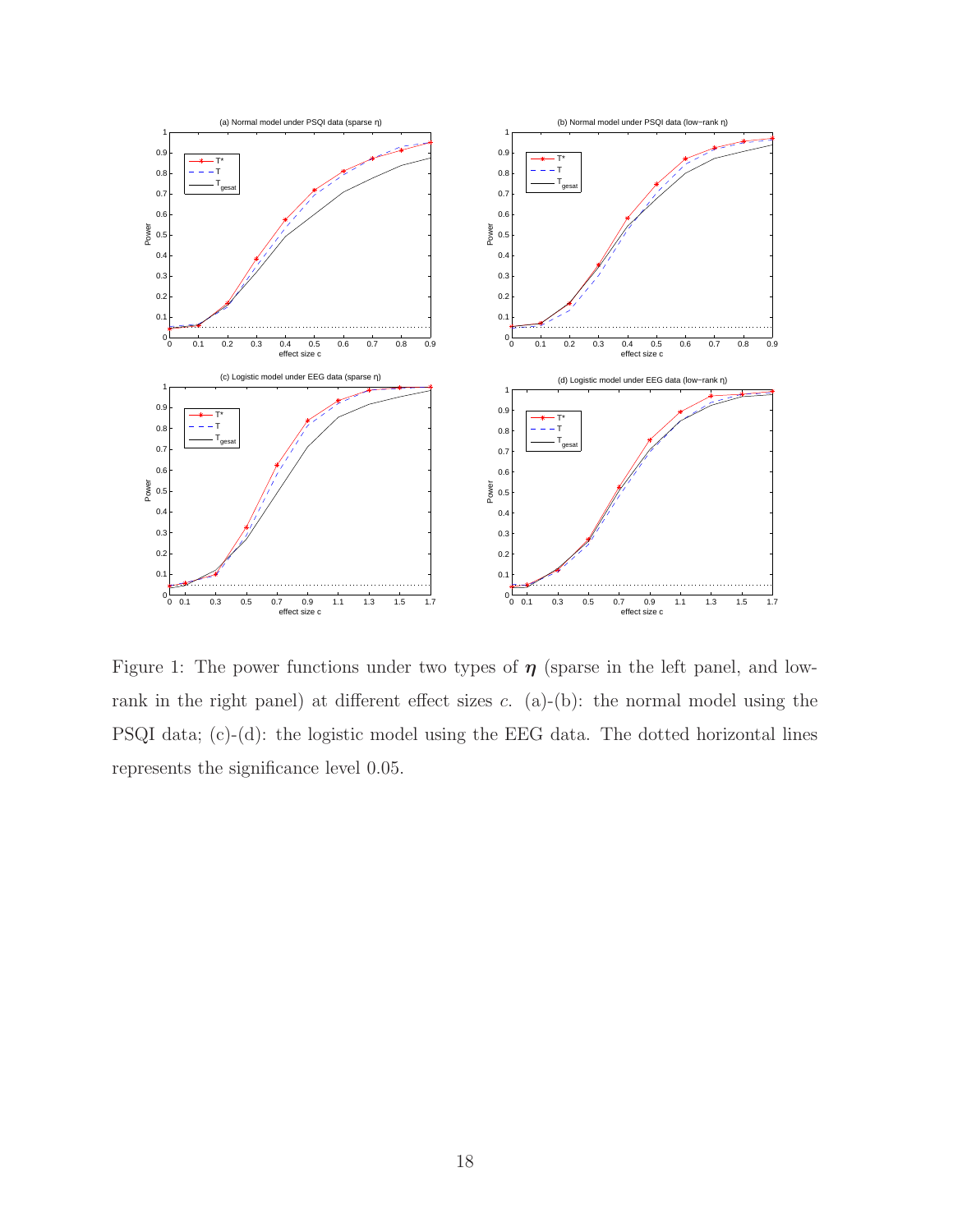|          | PSQI   |       |           |       | <b>EEG</b> |          |           |       |  |
|----------|--------|-------|-----------|-------|------------|----------|-----------|-------|--|
|          | True   | Mean  | <b>SD</b> | SE    | True       | Mean     | <b>SD</b> | SE    |  |
| $\gamma$ | 10.000 | 9.998 | 0.062     | 0.059 | 0.000      | $-0.002$ | 0.212     | 0.205 |  |
| $\xi_G$  | 1.000  | 0.996 | 0.107     | 0.104 |            |          |           |       |  |
|          | 1.000  | 0.986 | 0.113     | 0.104 |            |          |           |       |  |
|          | 1.000  | 1.014 | 0.108     | 0.103 |            |          |           |       |  |
|          | 1.000  | 1.005 | 0.112     | 0.103 |            |          |           |       |  |
|          | 1.000  | 0.995 | 0.111     | 0.102 |            |          |           |       |  |
| $\xi_E$  | 1.000  | 1.005 | 0.085     | 0.081 |            |          |           |       |  |
|          | 1.000  | 0.994 | 0.091     | 0.081 |            |          |           |       |  |
|          | 1.000  | 0.998 | 0.082     | 0.080 |            |          |           |       |  |
| $\eta_1$ | 0.707  | 0.638 | 0.117     | 0.108 | 0.707      | 0.657    | 0.251     | 0.220 |  |
|          | 0.707  | 0.631 | 0.126     | 0.108 | 0.707      | 0.634    | 0.284     | 0.233 |  |
| AMSE     |        | 0.008 | 0.002     |       |            | 0.036    | 0.013     |       |  |

<span id="page-18-0"></span>Table 1: The means (Mean) and standard deviations (SD) of  $\widehat{\beta}$ , and the standard errors (SE) from the diagonal elements of  $\hat{\Sigma}$ . The last row gives the mean and standard deviation of AMSE.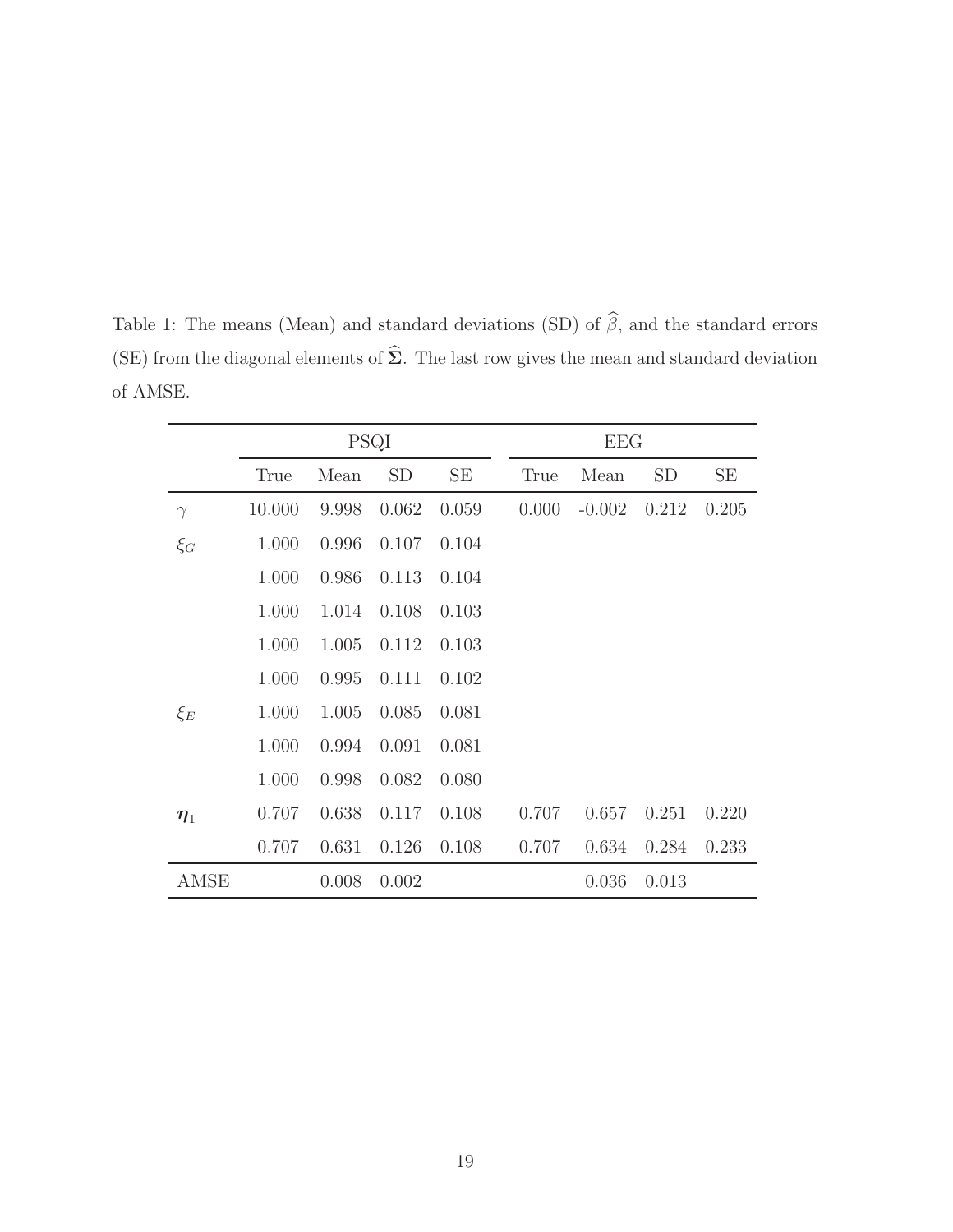<span id="page-19-0"></span>

|             |            |           | NR1D1     |           |            |
|-------------|------------|-----------|-----------|-----------|------------|
|             |            | rs2314339 | rs2071427 | rs2269457 | rs12941497 |
| <b>RORA</b> | rs809736   | $-0.007$  | $-0.026$  | $-0.019$  | 0.047      |
|             | rs4774388  | 0.001     | 0.014     | 0.016     | $-0.034$   |
| <b>RORB</b> | rs10491929 | 0.002     | 0.004     | 0.002     | $-0.005$   |
|             | rs17611535 | 0.001     | 0.015     | 0.017     | $-0.036$   |
|             | rs10217594 | $-0.004$  | 0.007     | 0.016     | $-0.030$   |
|             | rs7037043  | $-0.008$  | $-0.023$  | $-0.014$  | 0.036      |
|             | rs2025882  | $-0.001$  | $-0.004$  | $-0.003$  | 0.006      |
|             | rs7022435  | $-0.001$  | $-0.005$  | $-0.004$  | 0.010      |
|             | rs3750420  | 0.001     | 0.001     | 0.000     | $-0.001$   |
|             | rs1013078  | $-0.004$  | $-0.027$  | $-0.026$  | 0.059      |
|             | rs2273975  | $-0.004$  | 0.012     | 0.023     | $-0.044$   |
|             | rs3903529  | 0.003     | $-0.004$  | $-0.011$  | 0.020      |
|             | rs11144041 | 0.004     | 0.006     | 0.000     | $-0.003$   |
|             | rs7021908  | $-0.002$  | 0.000     | 0.004     | $-0.006$   |
|             | rs7865407  | $-0.003$  | $-0.012$  | $-0.009$  | 0.022      |
|             | rs11144047 | $-0.007$  | $-0.040$  | $-0.036$  | 0.083      |
|             | rs1327836  | 0.005     | 0.054     | 0.058     | $-0.125$   |
|             | rs11144064 | $-0.001$  | $-0.005$  | $-0.004$  | 0.010      |
|             | rs4098048  | 0.003     | 0.000     | $-0.005$  | 0.008      |

Table 2: The effect sizes  $\hat{\eta}$  of ROR×NR1D1 from normal model [\(7\)](#page-3-1) with  $r = 3$ , where the significant elements are marked as bold.